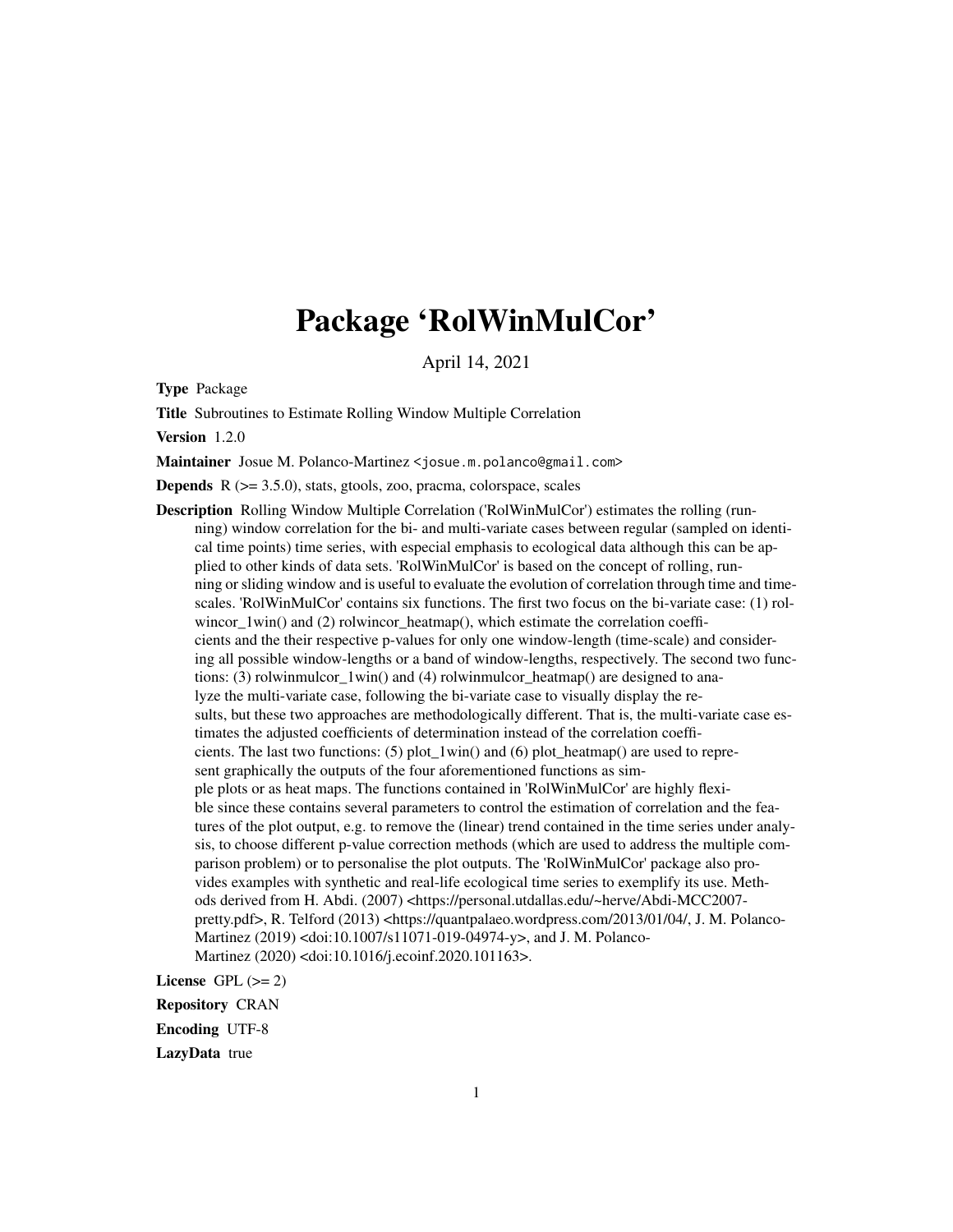<span id="page-1-0"></span>Date/Publication 2021-04-14 14:10:02 UTC

# NeedsCompilation no

Author Josue M. Polanco-Martinez [aut, cph, cre] (<https://orcid.org/0000-0001-7164-0185>)

# R topics documented:

|       | YX ecological data $\ldots \ldots \ldots \ldots \ldots \ldots \ldots \ldots \ldots \ldots \ldots \ldots$ |  |
|-------|----------------------------------------------------------------------------------------------------------|--|
|       |                                                                                                          |  |
| Index |                                                                                                          |  |
|       |                                                                                                          |  |

RolWinMulCor-package *Estimate the Rolling Window Multiple Correlation*

# **Description**

'RolWinMulCor' estimates the rolling (running) window correlation for the bi- and multi-variate cases between regular (sampled on identical time points) time series, with especial emphasis to ecological data although this can be applied to other kinds of data sets. 'RolWinMulCor' is based on the concept of rolling, running, or sliding window correlation and is useful to evaluate the evolution of correlation through time and time-scales. 'RolWinMulCor' contains six (four for estimations and two for plots) functions. The first two functions focus on the bi-variate case: (1) 'rolwincor\_1win' and (2) 'rolwincor\_heatmap', which estimate the correlation coefficients and their respective pvalues for only one window-length (time-scale) and considering all possible window-lengths or a band of window-lengths, respectively. The second two functions: (3) 'rolwinmulcor\_1win' and (4) 'rolwinmulcor\_heatmap' are designed to analyze the multi-variate case, following the bi-variate case to visually display the results, but these two approaches are methodologically different. That is, the multi-variate case estimate the adjusted coefficients of determination instead of the correlation coefficients. The last two functions:  $(5)'$  plot\_1win' and  $(6)'$  plot\_heatmap' are used to plot the time series under study and to represent graphically the outputs of the four aforementioned functions as simple plots or as heat maps. The six functions contained in 'RolWinMulCor' are highly flexible since these contain several parameters to control the estimation of correlation and the features of the plot output, e.g. to remove the linear trend contained in the time series under analysis, to choose different p-value correction methods (which are used to address the multiple comparison problem) or to personalise the plot output. The 'RolWinMulCor' package also provides examples with synthetic and real-life ecological time series to exemplify its use.

# Details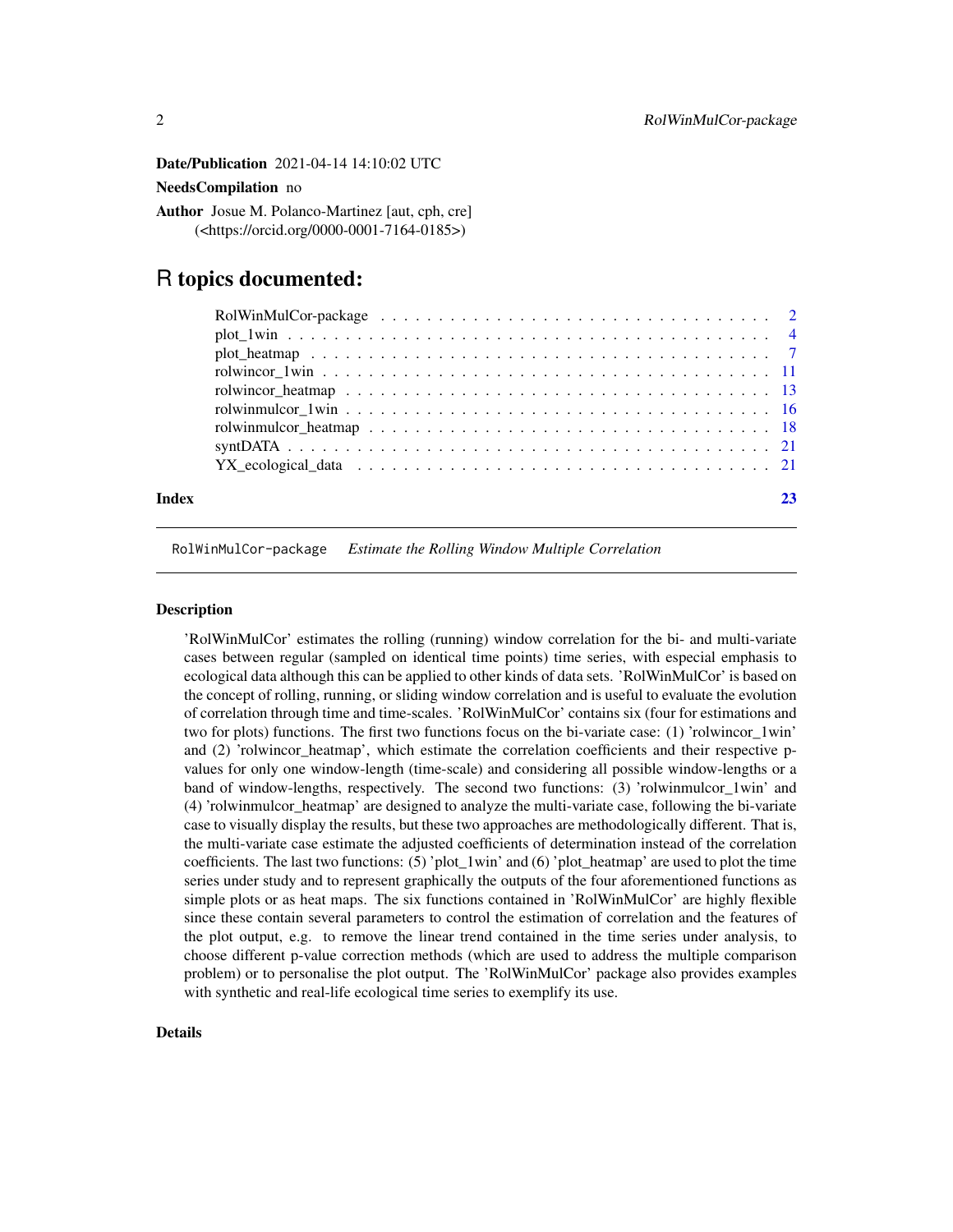| Package:  | RolWinMulCor     |
|-----------|------------------|
| Type:     | Package          |
| Version:  | 12               |
| Date:     | $2020 - 04 - 13$ |
| License:  | $GPL (=2)$       |
| LazyLoad: | yes              |

<span id="page-2-0"></span>RolWinMulCor package contains six functions: (1) [rolwincor\\_1win](#page-10-1) estimates the rolling window correlation coefficients and their respective p-values for the bi-variate case for only one windowlength or time-scale for the time series under study; (2) [rolwincor\\_heatmap](#page-12-1) estimates the correlation coefficients and their corresponding p-values taking into account all the possible windowlengths that are determined by the number of elements of the time series under analysis or a band of window-lengths; (3) [rolwinmulcor\\_1win](#page-15-1) estimates the rolling window correlation coefficients and their p-values for the multi-variate case for only one window-length or time-scale for the time series under study; (4) [rolwinmulcor\\_heatmap](#page-17-1) estimates the correlation coefficients and their corresponding p-values for the multi-variate case taking into account all the possible window-lengths or a band of window-lengths; (5) [plot\\_1win](#page-3-1) plots the time times under analysis and the correlation coefficients and their respective p-values (corrected or not corrected) as only one selected window-length using the outputs of the functions [rolwincor\\_1win](#page-10-1) (bi-variate case) and [rolwinmulcor\\_1win](#page-15-1) (multi-variate case); and (6) [plot\\_heatmap](#page-6-1) plots the time series under scrutiny and the heat map for the correlation coefficients and their respective p-values (corrected or not corrected) for all possible window-lengths (i.e., from five to the number of elements of the time series under analysis) or for a band of window-lengths using the outputs of the functions [rolwincor\\_heatmap](#page-12-1) (bi-variate case) and [rolwinmulcor\\_heatmap](#page-17-1) (multi-variate case). The bi-variate case follow from a methodological point of view to Telford (2013), Polanco-Martínez (2019), and Polanco-Martínez (2020) whereas the multi-variate case follow to Abdi (2007) and Polanco-Martínez (2020).

# **Note**

Dependencies: *stat*, *gtools*, *zoo*, *pracma* and *colorspace*.

#### Author(s)

Josué M. Polanco-Martínez (a.k.a. jomopo). BC3 - Basque Centre for Climate Change, Bilbao, SPAIN. Web1: <https://scholar.google.es/citations?user=8djLIhcAAAAJ&hl=en>. Web2: <https://www.researchgate.net/profile/Josue-Polanco-Martinez>. Email: <josue.m.polanco@gmail.com>, <josue.polanco@bc3research.org>.

Acknowledgement:

The author acknowledges to the SEPE (Spanish Public Service of Employment) for its funding support. Special thanks to the CRAN team (in particular to Martina Schmirl and Jelena Saf), to Ana-Maria Heres and Jorge Curie for their helpful comments on the package, and for the three reviewers (this package is described in the paper recently published in *Ecological Informatics* and that is cited in the References section), in particular Reviewer #2, that provided very useful suggestions to improve RolWinMulCor.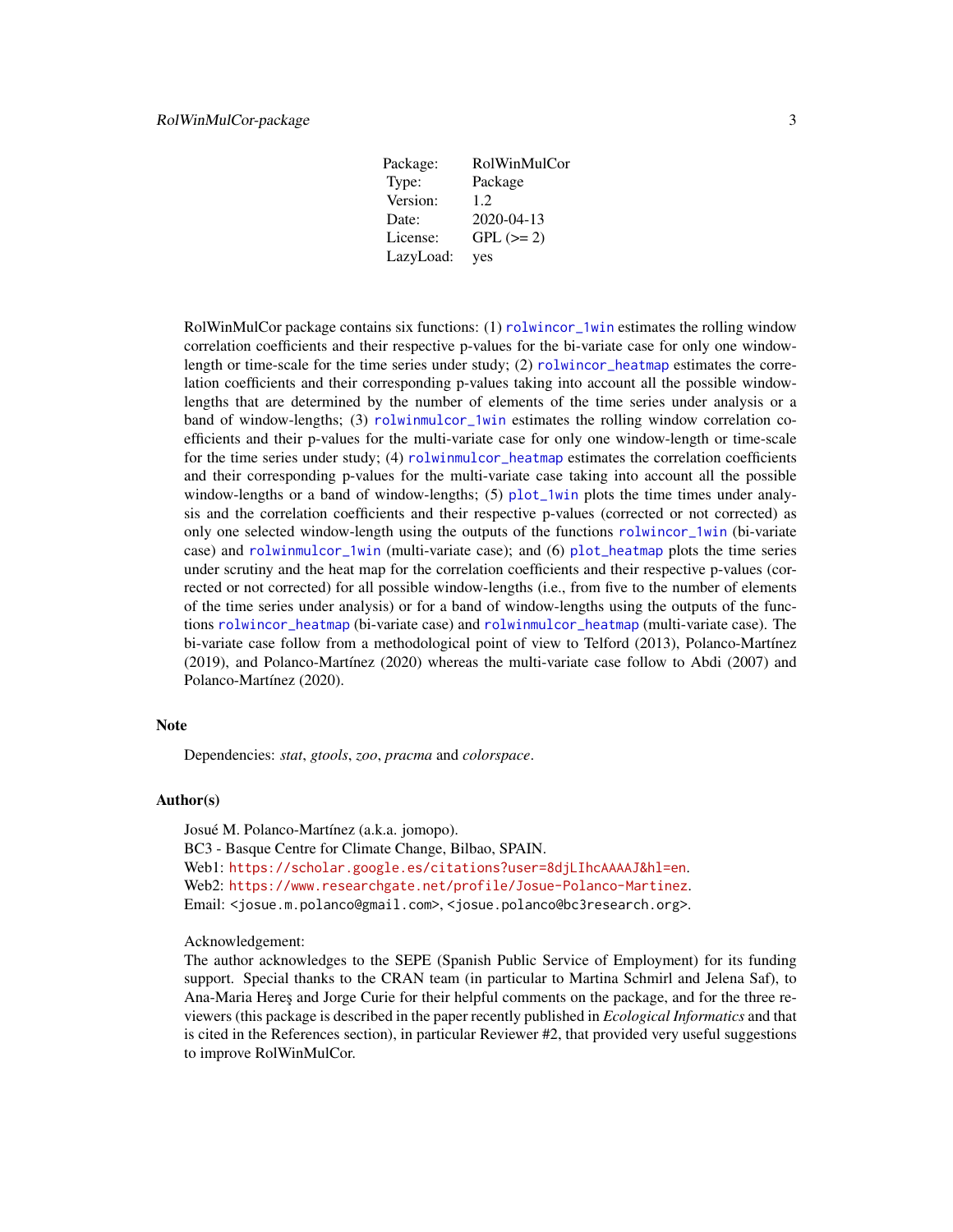# <span id="page-3-0"></span>References

Abdi H. Multiple correlation coefficient, in Encyclopedia of Measurement and Statistics, N. J. Salkind, Ed. Sage, Thousand Oaks, CA, USA, 2007; 648-651. <URL: <https://personal.utdallas.edu/~herve/Abdi-MCC2007-pretty.pdf>>.

Benjamini, Y., and Hochberg, Y. (1995). Controlling the false discovery rate: a practical and powerful approach to multiple testing. Journal of the Royal Statistical Society Series B, 57 (1), 289-300. <URL: doi: [10.1111/j.25176161.1995.tb02031.x>](https://doi.org/10.1111/j.2517-6161.1995.tb02031.x).

Polanco-Martínez, J. M. (2019). Dynamic relationship analysis between NAFTA stock markets using nonlinear, nonparametric, non-stationary methods. Nonlinear Dynamics, 97(1), 369-389. <URL: doi: [10.1007/s1107101904974y>](https://doi.org/10.1007/s11071-019-04974-y).

Polanco-Martínez, J. M. (2020). RolWinMulCor: an R package for estimating rolling window multiple correlation in ecological time series. Ecological Informatics, 60, 101163. <URL: doi: [10.1016/](https://doi.org/10.1016/j.ecoinf.2020.101163) [j.ecoinf.2020.101163>](https://doi.org/10.1016/j.ecoinf.2020.101163).

Telford, R.: Running correlations – running into problems (2013). <URL: <https://quantpalaeo.wordpress.com/2013/01/04/>>.

<span id="page-3-1"></span>plot\_1win *Plot the outputs of* [rolwincor\\_1win](#page-10-1) *and* [rolwinmulcor\\_1win](#page-15-1) *as a single one window*

# **Description**

The [plot\\_1win](#page-3-1) function plots the time series under study and the correlation coefficients and their respective p-values (corrected or not corrected) as only one selected window-length (time-scale) using the outputs of the functions [rolwincor\\_1win](#page-10-1) (bi-variate case) or [rolwinmulcor\\_1win](#page-15-1) (multivariate case). The [plot\\_1win](#page-3-1) function is highly flexible since this contains several parameters to control the plot output. We would highlight that only the first 11 parameters must be defined by the users, the other parameters are not strictly necessary since these have been defined by default. A list of parameters are described in the following lines.

# Usage

```
plot_1win(inputdata, corcoefs, pvalues, left_win, righ_win, widthwin,
         KCASE="", varX="", varY="", coltsX=c("black"), coltsY="blue",
         rmltrd=TRUE, Scale=TRUE, HeigWin1=2.05, HeigWin2=2.75,
         colCOEF="black", colPVAL="gray", CEXLAB=1.15, CEXAXIS=1.05,
         LWDtsX=c(1), LWDtsY=1, LWDcoef=1, LWDpval=1, NUMLABX=5,
         parcen=c(0.5,25))
```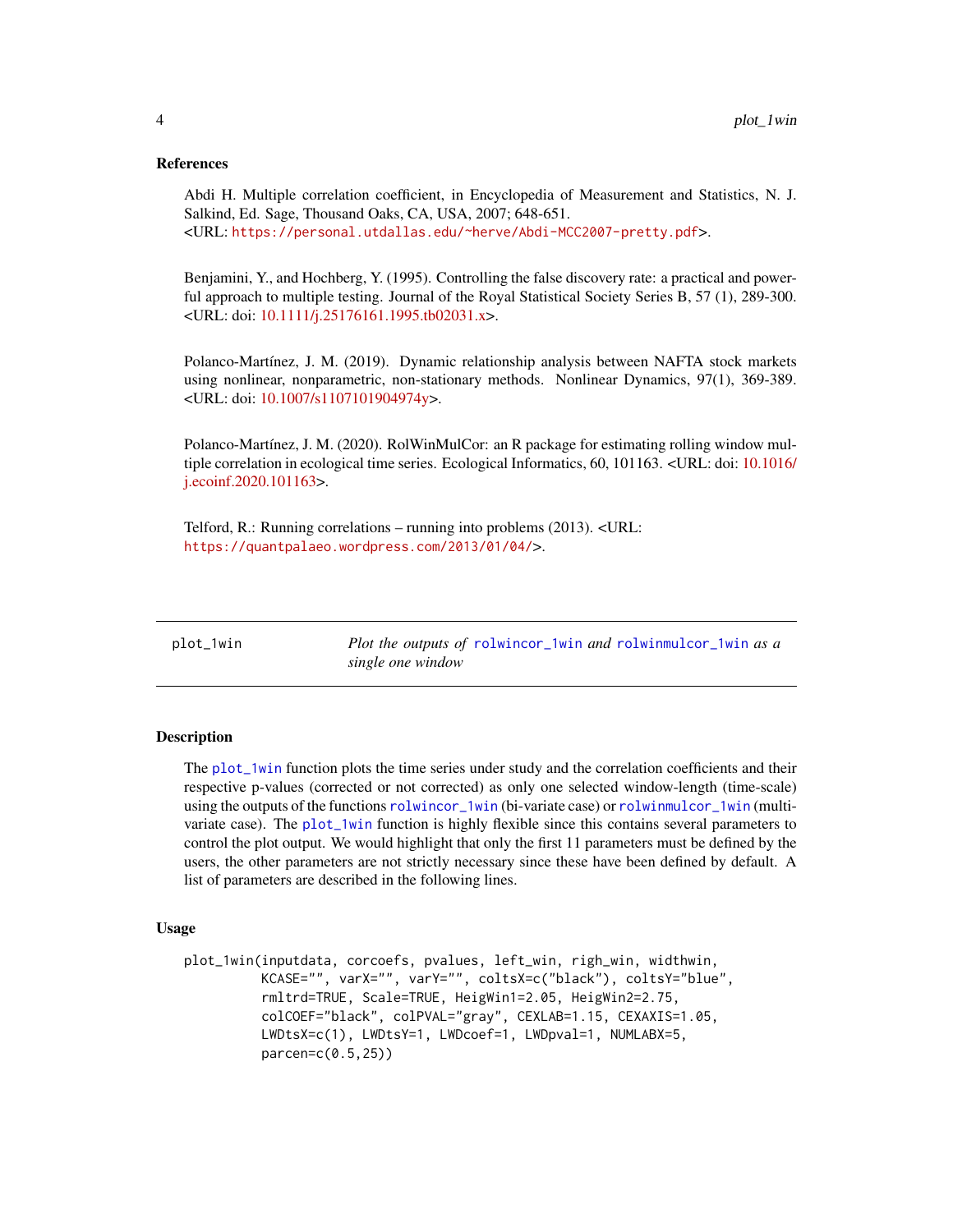# plot\_1win 5

| inputdata          | Input data used in the functions rolwincor_1win or rolwinmulcor_1win.                                                                                                                                                                                                                                                             |
|--------------------|-----------------------------------------------------------------------------------------------------------------------------------------------------------------------------------------------------------------------------------------------------------------------------------------------------------------------------------|
| corcoefs, pvalues  |                                                                                                                                                                                                                                                                                                                                   |
|                    | Correlation coefficients obtained from the functions rolwincor_1win or<br>rolwinmulcor_1win (named Correlation_coefficients) and p-values obtained<br>from the aforementioned functions (named P_values_corrected or<br>P_values_not_corrected).                                                                                  |
| left_win, righ_win |                                                                                                                                                                                                                                                                                                                                   |
|                    | These parameters are used to accommodate the times in the rolling window<br>correlations and are obtained from the functions rolwincor_1win or<br>rolwinmulcor_1win, which have the same names.                                                                                                                                   |
| widthwin           | Window size to compute the rolling window correlations. This value can be an<br>even or odd number of at least three (the default value), and this parameter is the<br>same as the one used in rolwincor_1win or rolwinmulcor_1win.                                                                                               |
| <b>KCASE</b>       | This parameter is used to activate the cases: "BIVAR" for the bi-variate or<br>"MULVAR" for the multi-variate, and this must be the same as the one used<br>in rolwincor_1win or rolwinmulcor_1win.                                                                                                                               |
| varX               | Name of the "first" or independent variable, e.g. "X" (please note that "X" is<br>a vector of one element if KCASE="BIVAR" and a vector of several elements if<br>KCASE="MULVAR"). For the multi-variate case the names for "X" (the indepen-<br>dent variables) will be defined as: varX=paste("X1", "X2",, sep=", ").           |
| varY               | Name of the "second" or dependent variable, e.g. "Y".                                                                                                                                                                                                                                                                             |
| coltsX, coltsY     | Colors to be used when the variables are plotted, for the bi-variate case by de-<br>fault are "black" for "X" and "blue" for "Y", but other colors can be used. For<br>the multi-variate case, colors for the dependent ("Y") and independent variables<br>("X") MUST be provided (e.g. coltsX=c("red","blue",), coltsY="black"). |
| rmltrd             | Remove (by default is "TRUE"; "FALSE" otherwise) the linear trend in the time<br>series under analysis.                                                                                                                                                                                                                           |
| Scale              | Scale (by default is "TRUE"; "FALSE" otherwise) is used to "normalize" or<br>"standardize" the time series under analysis.                                                                                                                                                                                                        |
| HeigWin1, HeigWin2 |                                                                                                                                                                                                                                                                                                                                   |
|                    | Proportion of window's size to plot the time series under analysis (HeigWin1)<br>and the rolling window correlation coefficients and p-values (HeigWin2) (look<br>at: R>?layout to get more information about "layout"). By default HeigWin1<br>and HeigWin2 have values of 2.05 and 2.75, but other values can be used.          |
| colCOEF, colPVAL   |                                                                                                                                                                                                                                                                                                                                   |
|                    | The colors to be used when the correlation coefficients and their corresponding<br>p-values are plotted, by default the colors are "black" and "gray," but other colors<br>can be used.                                                                                                                                           |
| CEXLAB, CEXAXIS    |                                                                                                                                                                                                                                                                                                                                   |
|                    | These parameters are used to plot the sizes of the X-axis and Y-axis labels and<br>X- and Y-axis, by default these parameters have values of 1.15 and 1.05, respec-<br>tively, but it is possible to use other values.                                                                                                            |
| LWDtsX, LWDtsY     | Line-widths for the first and the second variable when these are plotted, for the<br>bi-variate case by default these have values of 1, but other values (widths) can                                                                                                                                                             |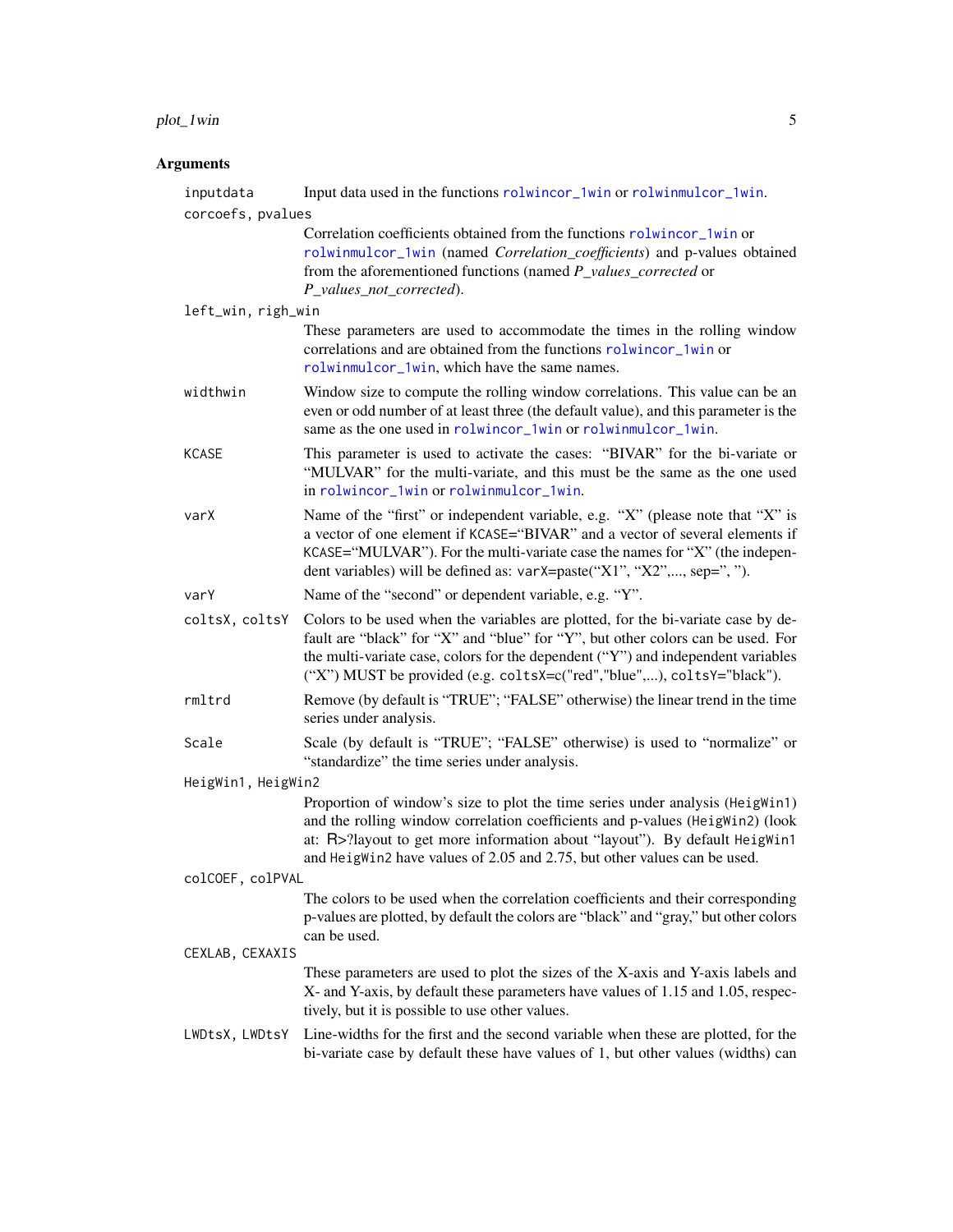be used. For the multi-variate case and for the independent variables the linewidths MUST be provided (e.g.  $LWDtsX = c(1,2,...)$ ).

<span id="page-5-0"></span>

| LWDcoef, LWDpval |                                                                                                                                                                                                                                                                                                                                                                                                                                                                                                                                               |
|------------------|-----------------------------------------------------------------------------------------------------------------------------------------------------------------------------------------------------------------------------------------------------------------------------------------------------------------------------------------------------------------------------------------------------------------------------------------------------------------------------------------------------------------------------------------------|
|                  | The line-widths to be used when the correlation coefficients and their respective<br>p-values are plotted, by default these parameters have a value of 1, but it is<br>possible to use other values.                                                                                                                                                                                                                                                                                                                                          |
| <b>NUMLABX</b>   | Number of labels for (all) the X's axis, by the default is 5, but it is possible to<br>use other values.                                                                                                                                                                                                                                                                                                                                                                                                                                      |
| parcen           | These parameters contain two values: the first one is to control the position of<br>the title, by default it is 0.5, but you should try with other close values to obtain<br>the title centered, e.g. 0.4 or 0.8 (please avoid to use large values); the second<br>value is to define the spaces between the names of variables, by default is 25<br>spaces, but you could try other values to fit properly the names of variables in<br>the title. We use "mtext" to produce the title (please loot at $R$ >?mtext for more<br>information). |

# Details

The [plot\\_1win](#page-3-1) function plots the correlation coefficients and their respective p-values (corrected or not corrected) as only one selected window-length using the outputs of the functions [rolwincor\\_1win](#page-10-1) (bi-variate case) and [rolwinmulcor\\_1win](#page-15-1) (multi-variate case).

# Value

Output: a single plot (via screen) of the correlation coefficients and their respective (corrected and not corrected) p-values.

# Author(s)

Josué M. Polanco-Martínez (a.k.a. jomopo). BC3 - Basque Centre for Climate Change, Bilbao, SPAIN. Web1: <https://scholar.google.es/citations?user=8djLIhcAAAAJ&hl=en>. Web2: <https://www.researchgate.net/profile/Josue-Polanco-Martinez>. Email: <josue.m.polanco@gmail.com>, <josue.polanco@bc3research.org>.

# References

Benjamini, Y., and Hochberg, Y. (1995). Controlling the false discovery rate: a practical and powerful approach to multiple testing. Journal of the Royal Statistical Society Series B, 57 (1), 289-300. <URL: doi: [10.1111/j.25176161.1995.tb02031.x>](https://doi.org/10.1111/j.2517-6161.1995.tb02031.x).

Polanco-Martínez, J. M. (2019). Dynamic relationship analysis between NAFTA stock markets using nonlinear, nonparametric, non-stationary methods. Nonlinear Dynamics, 97(1), 369-389. <URL: doi: [10.1007/s1107101904974y>](https://doi.org/10.1007/s11071-019-04974-y).

Polanco-Martínez, J. M. (2020). RolWinMulCor : an R package for estimating rolling window multiple correlation in ecological time series. Ecological Informatics, 60, 101163. <URL: doi: [10.1016/](https://doi.org/10.1016/j.ecoinf.2020.101163)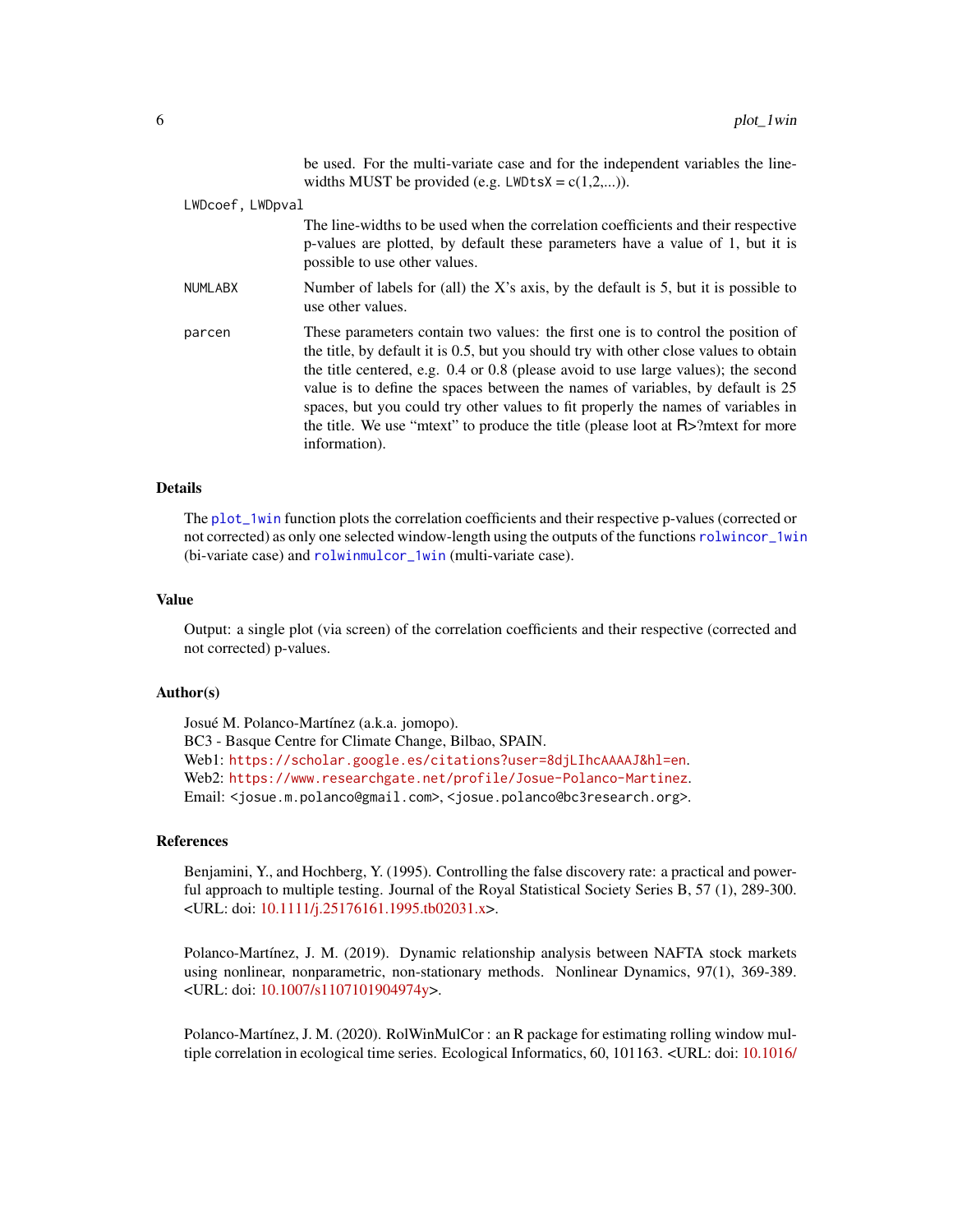# <span id="page-6-0"></span>[plot\\_heatmap](https://doi.org/10.1016/j.ecoinf.2020.101163) 7

[j.ecoinf.2020.101163>](https://doi.org/10.1016/j.ecoinf.2020.101163).

Telford, R.: Running correlations – running into problems (2013). <URL: <https://quantpalaeo.wordpress.com/2013/01/04/>>.

# Examples

```
#######################################################################
# Testing the bi-variate case (1 window), synthetic data!
#######################################################################
# Fig. 3 in Polanco-Martínez (2020)
test_fun1 <- rolwincor_1win(syntDATA, varX="X", varY="Y",
                            CorMethod="spearman", widthwin=21,
                            Align="center", pvalcorectmethod="BH")
# Plotting the bi-variate case (1 window)
plot_1win(syntDATA, test_fun1$Correlation_coefficients,
         test_fun1$P_values_corrected, test_fun1$left_win,
         test_fun1$righ_win, widthwin=21, KCASE="BIVAR",
         varX="X", varY="Y")
#######################################################################
# Testing the multi-variate case (1 window), real-life ecological data!
#######################################################################
# Fig. 6 in Polanco-Martínez (2020)
test_fun2 <- rolwinmulcor_1win(YX_ecological_data, widthwin=61,
                            Align="center", pvalcorectmethod="BH")
# Plotting the bi-variate case (1 window), real-life ecological data
plot_1win(YX_ecological_data, test_fun2$Correlation_coefficients,
          test_fun2$P_values_corrected, test_fun2$left_win,
          test_fun2$righ_win, widthwin=61, KCASE="MULVAR", varY="PC1",
          varX=paste("SST", "TSI", sep=", "), coltsY="black",
          coltsX=c("red", "orange"), CEXLAB=1.15, CEXAXIS=1.65,
          LWDtsX=rep(2,2), LWDtsY=2, parcen=c(0.45,15))
```
<span id="page-6-1"></span>plot\_heatmap *Plot the outputs of* [rolwincor\\_heatmap](#page-12-1) *and* [rolwinmulcor\\_heatmap](#page-17-1) *as a heat map*

### **Description**

The [plot\\_heatmap](#page-6-1) function plots the time series under study and the correlation coefficients and their respective p-values (corrected or not corrected) as a heat map for all possible window-lengths (i.e., from five to the number of elements in the time series under analysis) or for a band of windowlengths using the outputs of the functions [rolwincor\\_heatmap](#page-12-1) (bi-variate case) and [rolwinmulcor\\_heatmap](#page-17-1) (multi-variate case). The [plot\\_heatmap](#page-6-1) function is highly flexible since this contains several parameters to control the plot output. We would highlight that only the first 12 parameters (and LWDtsX for the multi-variate case) must be defined by the users since the others parameters are defined by default. A list of parameters are described in the following lines.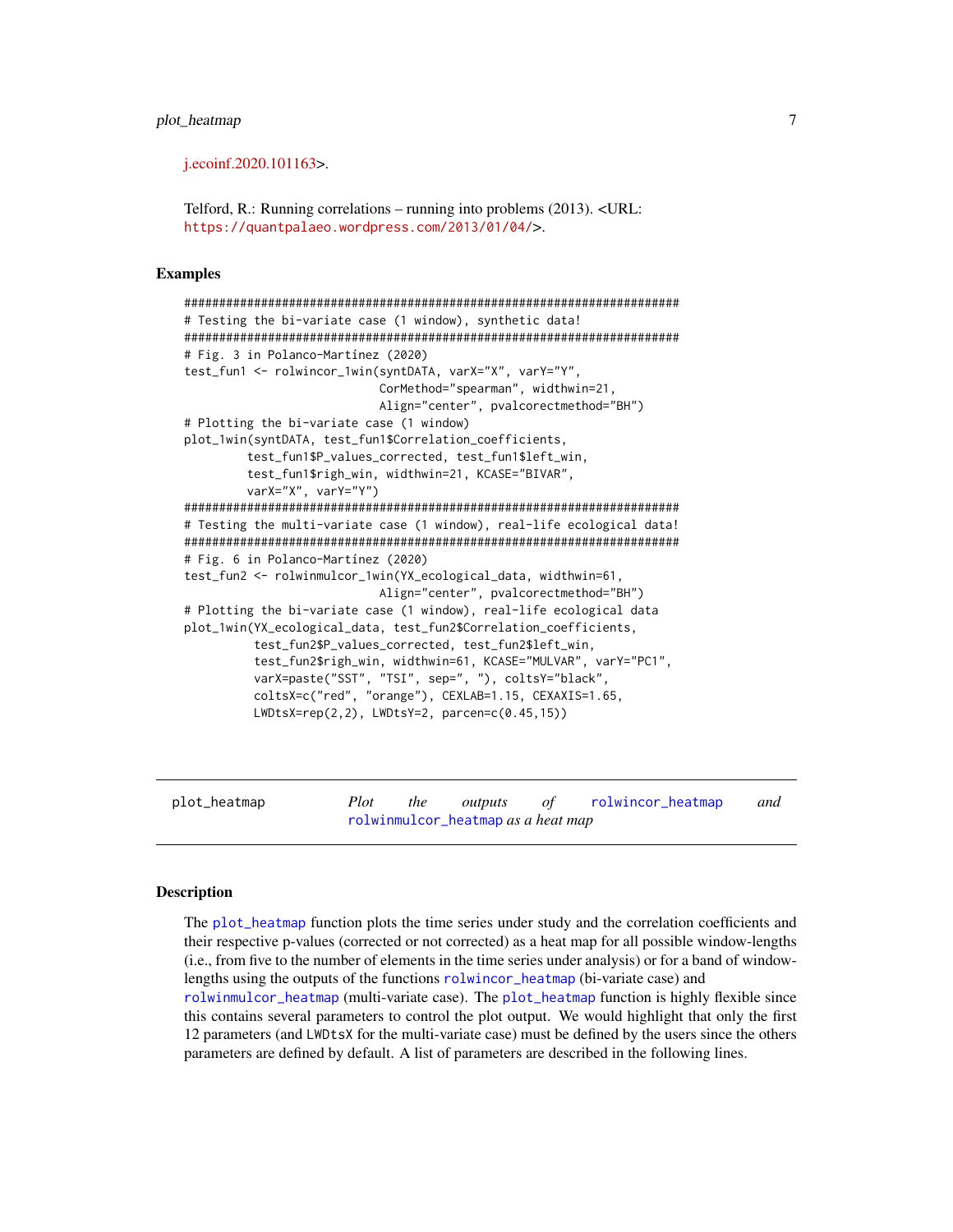# <span id="page-7-0"></span>Usage

```
plot_heatmap(inputdata, corcoefs, pvalues, left_win, righ_win, Rwidthwin,
     KCASE="", typewidthwin="", widthwin_1=3, widthwin_N=dim(inputdata)[1],
    varX="", varY="", rmltrd=TRUE, Scale=TRUE, coltsX=c("black"), coltsY="blue",
    CEXLAB=1.15, CEXAXIS=1.05, LWDtsX=1, LWDtsY=1, NUMLABX=5, parcen=c(0.5,25))
```

| inputdata          | Input data used in the functions rolwincor_heatmap or rolwinmulcor_heatmap.                                                                                                                                                                                                                                                             |  |
|--------------------|-----------------------------------------------------------------------------------------------------------------------------------------------------------------------------------------------------------------------------------------------------------------------------------------------------------------------------------------|--|
| corcoefs, pvalues  |                                                                                                                                                                                                                                                                                                                                         |  |
|                    | Correlation coefficients obtained from the functions rolwincor_heatmap or<br>rolwinmulcor_heatmap (named Correlation_coefficients) and p-values obtained<br>from the aforementioned functions (named P_values_corrected<br>or P_values_not_corrected).                                                                                  |  |
| left_win, righ_win |                                                                                                                                                                                                                                                                                                                                         |  |
|                    | These parameters are used to accommodate the times in the rolling window<br>correlations and are obtained from the functions rolwincor_heatmap or<br>rolwinmulcor_heatmap, which have the same names.                                                                                                                                   |  |
| Rwidthwin          | Contains the window-sizes where the rolling window correlations are estimated<br>by the functions rolwincor_heatmap or rolwinmulcor_heatmap.                                                                                                                                                                                            |  |
| <b>KCASE</b>       | This parameter is used to activate the cases: "BIVAR" for the bi-variate or<br>"MULVAR" for the multi-variate, and this must be the same label as the one<br>used in rolwincor_1win or rolwinmulcor_1win.                                                                                                                               |  |
| typewidthwin       | "FULL" is to estimate the windows from 2, 4, , to dim(inputdata)[1]) if Align<br>is equal to "left" or "right", or from 3, 5,, to dim(inputdata)[1]) if Align is<br>"center". The other option is "PARTIAL", please you should take into account<br>that widthwin_1 and widthwin_1 MUST be ODD if the Align option is "cen-<br>$ter$ ". |  |
| widthwin_1         | First value for the size (length) of the windows when the option typewidthwin=<br>"PARTIAL" is selected, the minimum value is 3 (the default value), but you must<br>define this parameter (please note that widthwin $_1$ < widthwin $_N$ ).                                                                                           |  |
| widthwin_N         | Last value for the size (length) of the windows when the option typewidthwin=<br>"PARTIAL" is selected, by default is dim(inputdata)[1], but you must define this<br>parameter (please note that widthwin_1 < widthwin_N).                                                                                                              |  |
| varX               | Name of the "first" or independent variable, e.g. "X" (please note that "X" is<br>a vector of one element if KCASE="BIVAR" and a vector of several elements if<br>KCASE="MULVAR". For the multi-variate case the names for "X" (the indepen-<br>dent variables) will be defined as: varX=paste("X1", "X2",, sep=", ").                  |  |
| varY               | Name of the "second" or dependent variable, e.g. "Y".                                                                                                                                                                                                                                                                                   |  |
| rmltrd             | Remove (by default is "TRUE"; "FALSE" otherwise) the linear trend in the time<br>series under analysis.                                                                                                                                                                                                                                 |  |
| Scale              | Scale (by default is "TRUE"; "FALSE" otherwise) is used to "normalize" or<br>"standardize" the time series under analysis.                                                                                                                                                                                                              |  |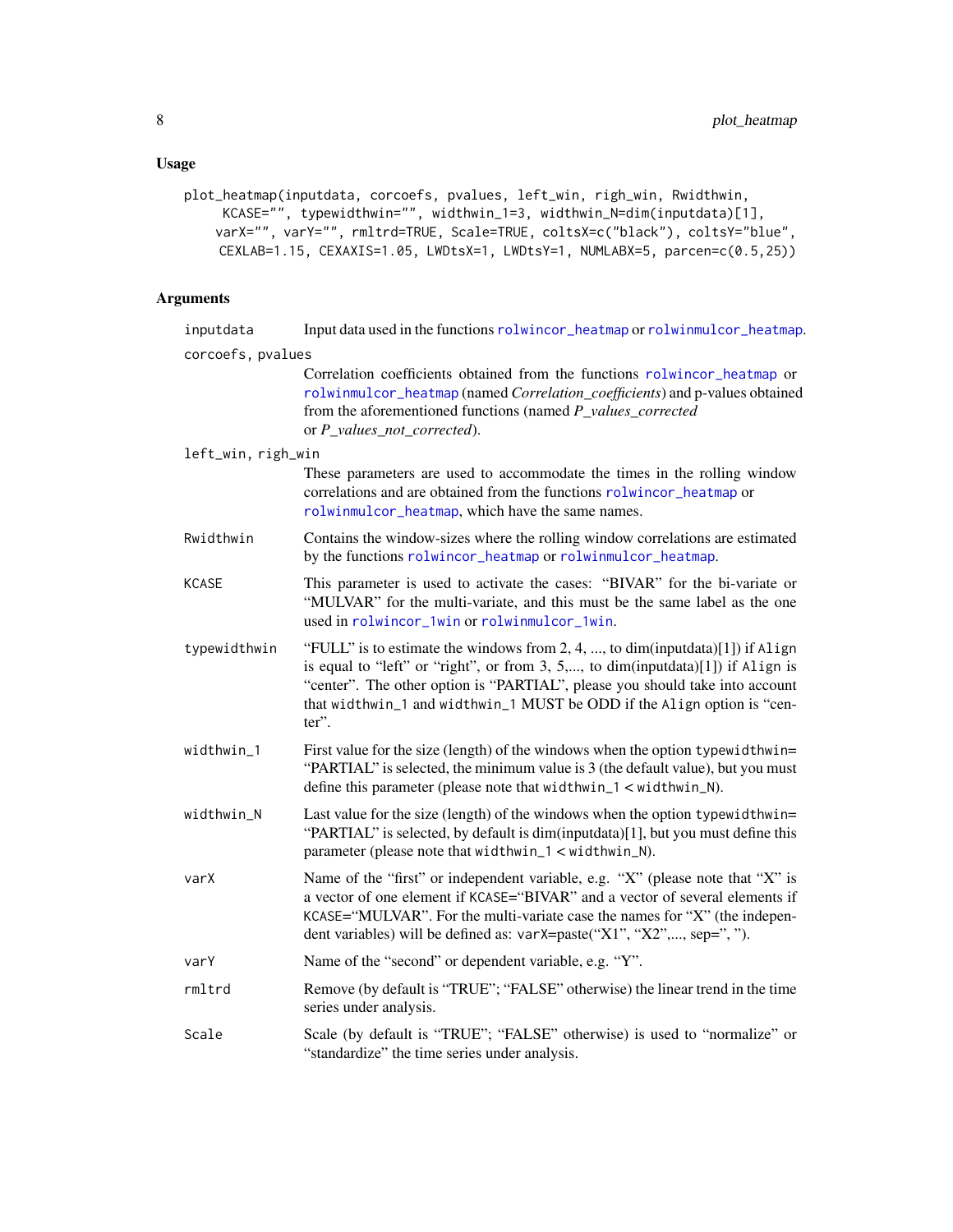<span id="page-8-0"></span>coltsX, coltsY Colors to be used when the variables are plotted, for the bi-variate case by default are "black" for "X" and "blue" for "Y", but other colors can be used. For the multi-variate case, colors for the dependent ("Y") and independent variables ("X") MUST be provided (e.g. coltsX=c("red","blue",...), coltsY="black").

CEXLAB, CEXAXIS These parameters are used to plot the sizes of the X-axis and Y-axis labels and X- and Y-axis, by default these parameters have values of 1.15 and 1.05, respectively, but it is possible to use other values.

- LWDtsX, LWDtsY Line-widths for the first and the second variable when these are plotted, for the bi-variate case by default these have values of 1, but other values (widths) can be used. For the multi-variate case and for the independent variables the linewidths MUST be provided (e.g.  $LWDtsX = c(1,2,...)$ ).
- NUMLABX Number of labels for (all) the X's axis, by the default is 5, but it is possible to use other values.
- parcen These parameters contain two values: the first one is to control the position of the title, by default it is 0.5, but you should try with other close values to obtain the title centered, e.g. 0.4 or 0.8 (please avoid to use large values); the second value is to define the spaces between the names of variables, by default is 25 spaces, but you could try other values to fit properly the names of variables in the title. We use "mtext" to produce the title (please loot at R>?mtext for more information).

# Details

The [plot\\_heatmap](#page-6-1) function plots the time series under study and the heat map for the correlation coefficients and their respective p-values (corrected or not corrected) for all possible windowlengths (i.e., from five to the number of elements in the time series under analysis) or for a band of window-lengths. [plot\\_heatmap](#page-6-1) uses the outputs of the functions [rolwincor\\_heatmap](#page-12-1) (bi-variate case) and [rolwinmulcor\\_heatmap](#page-17-1) (multi-variate case).

# Value

Output: a heat map (via screen) of the correlation coefficients and their respective (corrected or not corrected) p-values.

# Author(s)

Josué M. Polanco-Martínez (a.k.a. jomopo). BC3 - Basque Centre for Climate Change, Bilbao, SPAIN. Web1: <https://scholar.google.es/citations?user=8djLIhcAAAAJ&hl=en>. Web2: <https://www.researchgate.net/profile/Josue-Polanco-Martinez>. Email: <josue.m.polanco@gmail.com>, <josue.polanco@bc3research.org>.

# References

Benjamini, Y., and Hochberg, Y. (1995). Controlling the false discovery rate: a practical and powerful approach to multiple testing. Journal of the Royal Statistical Society Series B, 57 (1), 289-300.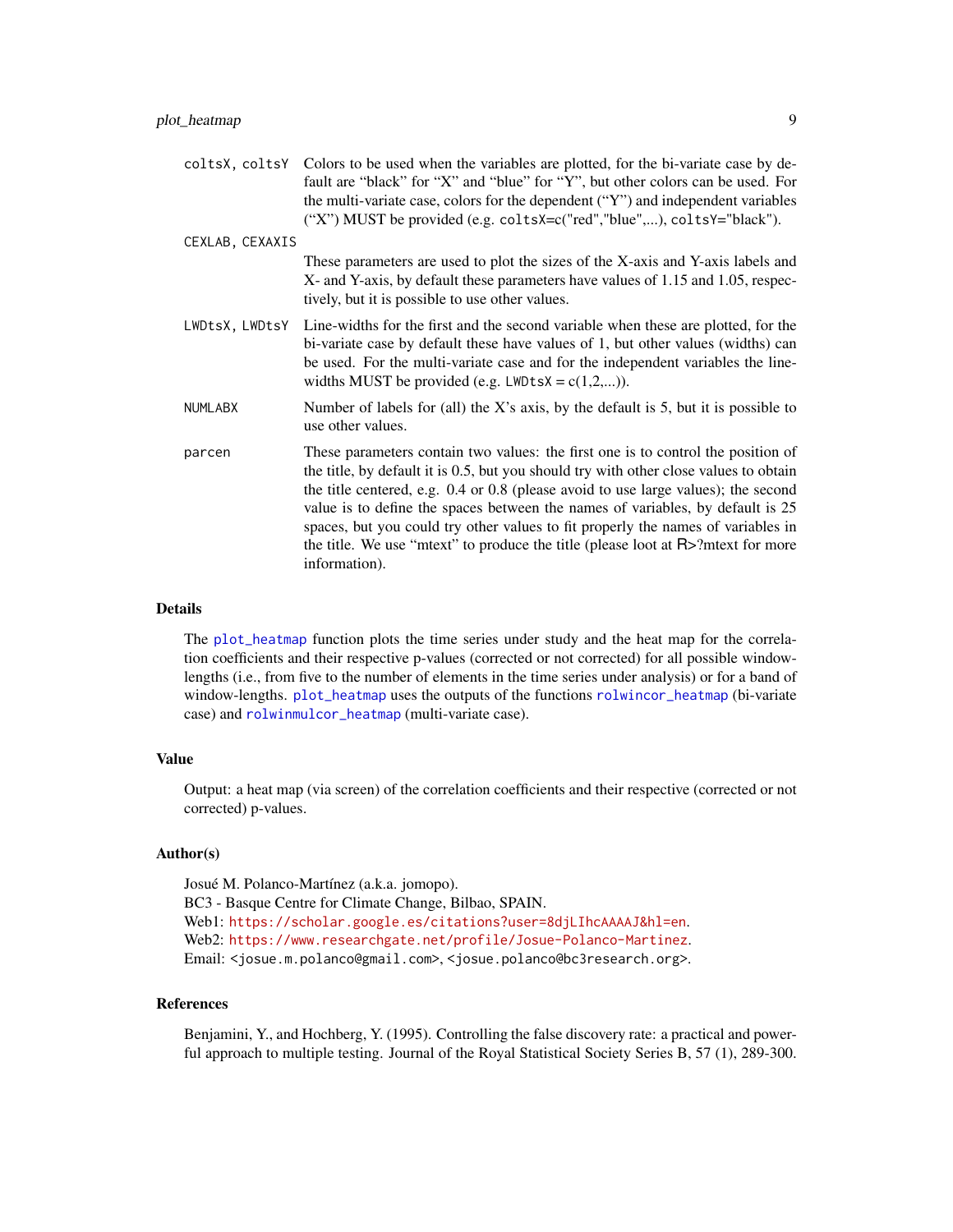<URL: doi: [10.1111/j.25176161.1995.tb02031.x>](https://doi.org/10.1111/j.2517-6161.1995.tb02031.x).

Polanco-Martínez, J. M. (2019). Dynamic relationship analysis between NAFTA stock markets using nonlinear, nonparametric, non-stationary methods. Nonlinear Dynamics, 97(1), 369-389. <URL: doi: [10.1007/s1107101904974y>](https://doi.org/10.1007/s11071-019-04974-y).

Polanco-Martínez, J. M. (2020). RolWinMulCor : an R package for estimating rolling window multiple correlation in ecological time series. Ecological Informatics, 60, 101163. <URL: doi: [10.1016/](https://doi.org/10.1016/j.ecoinf.2020.101163) [j.ecoinf.2020.101163>](https://doi.org/10.1016/j.ecoinf.2020.101163).

Telford, R.: Running correlations – running into problems (2013). <URL: <https://quantpalaeo.wordpress.com/2013/01/04/>>.

# Examples

```
######################################################################
# Testing the bi-variate case (heat map). Example: synthetic data!
# Fig. 4 in Polanco-Martínez (2020)
test_fun2 <- rolwincor_heatmap(syntDATA, varX="X", varY="Y",
                      CorMethod="spearman", typewidthwin="PARTIAL",
                       widthwin_1=11, widthwin_N=101, Align="center")
# Plotting the bi-variate case (heat map). Example: synthetic data!
plot_heatmap(syntDATA, test_fun2$matcor, test_fun2$pvalscor, test_fun2$left_win,
            test_fun2$righ_win, test_fun2$Windows, KCASE="BIVAR",
            typewidthwin="PARTIAL", varX="X", varY="Y", widthwin_1=11,
            widthwin N=101)
######################################################################
# Testing the bi-variate case (heat map). Example: real-life ecological data
######################################################################
# Fig. 5 (left) in Polanco-Martínez (2020)
SST_PC1 <- rolwincor_heatmap(YX_ecological_data[,c(1,3,2)], varX="SST",
                varY="PC1", CorMethod="spearman", typewidthwin="FULL",
                Align="center", pvalcorectmethod="BH")
# Plotting the bi-variate case (heat map). Example: real-life ecological data
plot_heatmap(YX_ecological_data[,c(1,3,2)], SST_PC1$matcor, SST_PC1$pvalscor,
     SST_PC1$left_win, SST_PC1$righ_win, SST_PC1$Windows, KCASE="BIVAR",
    typewidthwin="FULL", varX="SST", varY="PC1", coltsX="red", CEXLAB=1.15,
     CEXAXIS=1.65, coltsY="black", LWDtsX=2, LWDtsY=2)
######################################################################
# Testing the multi-variate case (heat map). Example: real-life ecological data
######################################################################
# Fig. 6 in Polanco-Martínez (2020)
SST_TSI_PC1 <- rolwinmulcor_heatmap(YX_ecological_data, typewidthwin="FULL",
                                    Align="center", pvalcorectmethod="BH")
# Plotting the multi-variate case (heat map). Example: real-life ecological data
plot_heatmap(YX_ecological_data, SST_TSI_PC1$matcor, SST_TSI_PC1$pvalscor,
     SST_TSI_PC1$left_win, SST_TSI_PC1$righ_win, Rwidthwin=SST_TSI_PC1$Windows,
     KCASE="MULVAR", typewidthwin="FULL", varY="PC1", varX=c("SST", "TSI"),
     coltsY="black", coltsX=c("red", "orange"), CEXLAB=1.15, CEXAXIS=1.65,
     LWDtsX=rep(2,2), LWDtsY=2, parcen=c(0.45,15))
```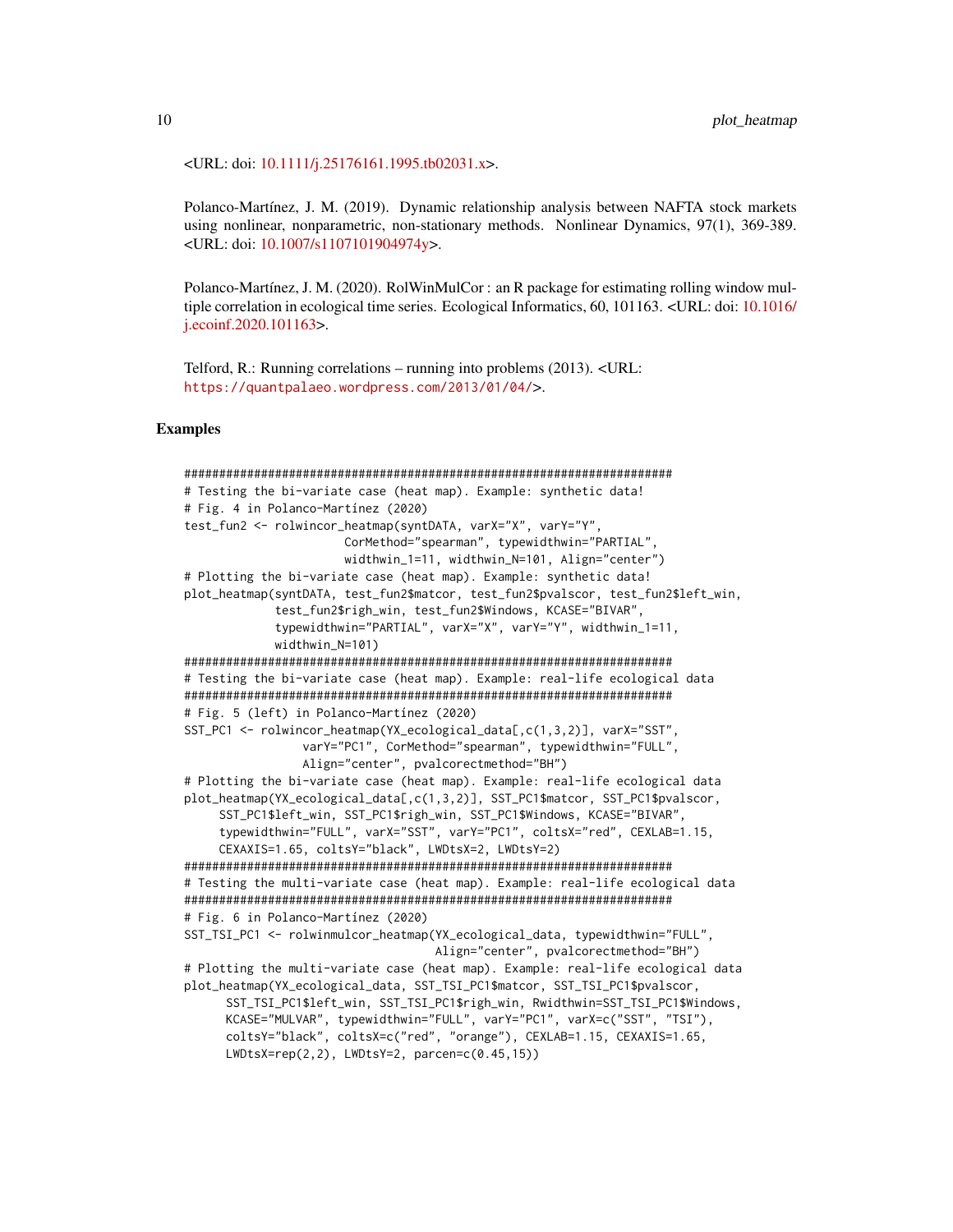<span id="page-10-1"></span><span id="page-10-0"></span>rolwincor\_1win *Estimate the Rolling Window Correlation for the bi-variate case to plot its outputs as a single one window*

# Description

The [rolwincor\\_1win](#page-10-1) function estimates (correlation coefficients and their respective p-values) the rolling (running) window correlation between TWO time series (bi-variate case) sampled on identical time points for ONLY ONE window-length (time-scale). To carry out the computational implementation we follow to Telford (2013), Polanco-Martínez (2019), and Polanco-Martínez (2020). The [rolwincor\\_1win](#page-10-1) function is highly flexible since this contain several parameters to control the estimation of correlation. For example, [rolwincor\\_1win](#page-10-1) function contain parameters to remove the (linear) trend contained in the time series under analysis or to choose different p-value correction methods (which are used to address the multiple comparison problem). A list of parameters are described in the following lines.

# Usage

```
rolwincor_1win(inputdata, varX="", varY="", CorMethod="pearson", widthwin=3,
              Align="center", pvalcorectmethod="BH", rmltrd=TRUE, Scale=TRUE)
```

| inputdata  | Matrix of 3 columns: time, first variable (e.g. $X$ ), and second variable (e.g. $Y$ ).<br>Please note that time's resolution can be annual, seasonal, monthly, etc, but the<br>format must be in the following form: e.g. for monthly data, year 1 must be<br>repeated 12 times (thus, these times will correspond to 12 rows), year 2 must be<br>also repeated 12 times, and so on. 'Times' must be regular (equally spaced in<br>time and not missing data).                                 |
|------------|-------------------------------------------------------------------------------------------------------------------------------------------------------------------------------------------------------------------------------------------------------------------------------------------------------------------------------------------------------------------------------------------------------------------------------------------------------------------------------------------------|
| varX, varY | Names of the first (e.g. $X$ ) and second (e.g. $Y$ ) variable. Please note that the<br>names of these variables MUST be defined.                                                                                                                                                                                                                                                                                                                                                               |
| CorMethod  | The method used to estimate the correlations, by default is "pearson," but other<br>options ("spearman" and "kendall") are available (please look at: R>?cor.test).                                                                                                                                                                                                                                                                                                                             |
| widthwin   | Window size to compute the rolling window correlations. This value can be<br>an even or odd number of at least three (the default value), and this parameter<br>MUST be provided.                                                                                                                                                                                                                                                                                                               |
| Align      | To align the rolling object, RolWinMulCor ONLY uses the "center" option by<br>default (please look at: $R$ >?running) to ensure that variations in the correla-<br>tion are aligned with the variations in the relationship of the time series under<br>study rather than being shifted (Polanco-Martínez 2019, 2020), but the "left"<br>and "right" options can be used, but if widthwin is an even number it will not<br>be possible to use the "center" option (please look at: R>?running). |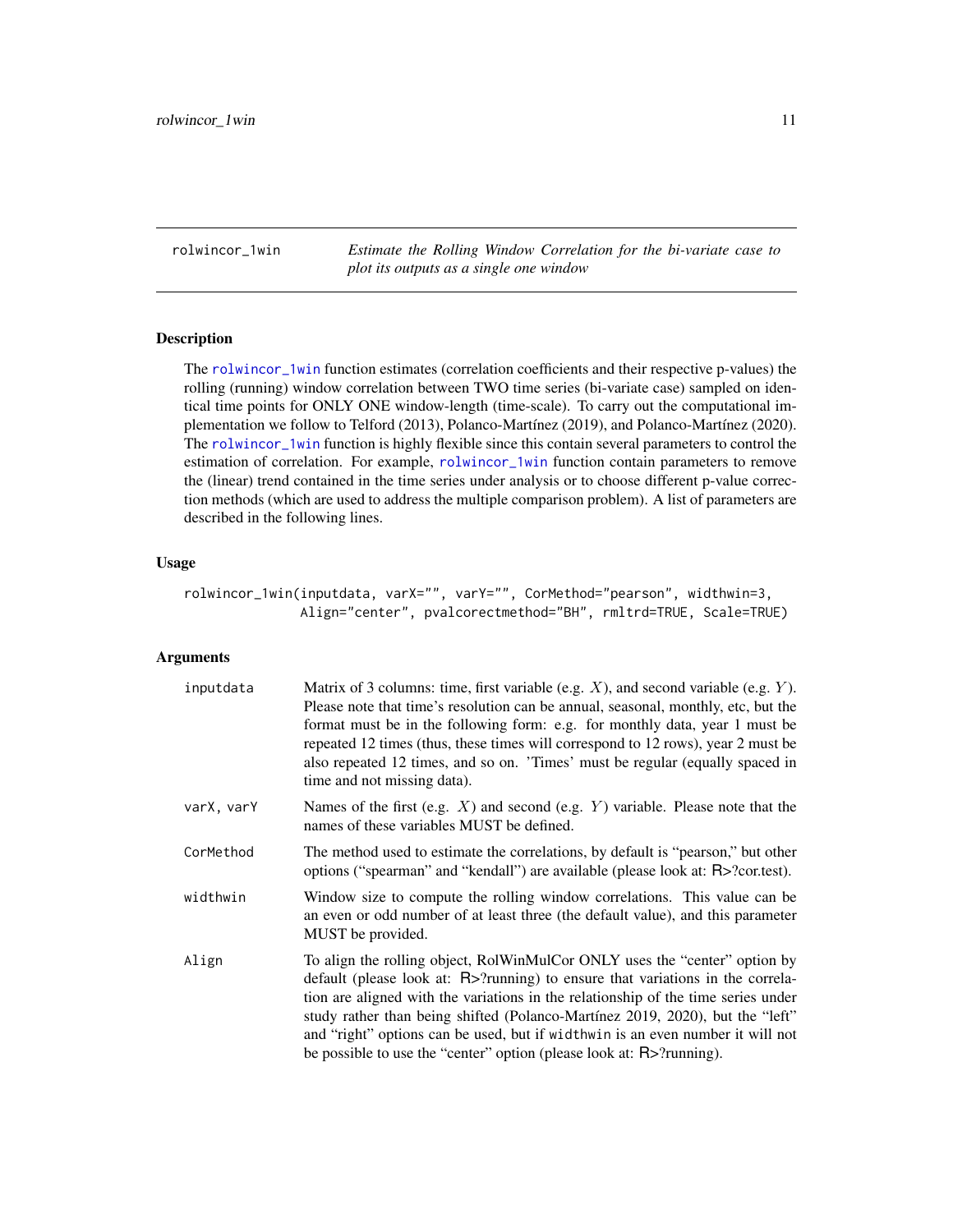<span id="page-11-0"></span>

| pvalcorectmethod |                                                                                                                                                                                                                                                                                                                                                                                                                                                       |
|------------------|-------------------------------------------------------------------------------------------------------------------------------------------------------------------------------------------------------------------------------------------------------------------------------------------------------------------------------------------------------------------------------------------------------------------------------------------------------|
|                  | The p-value correction method to be used, by default the method of Benjamini<br>and Hochberg (BH) (1995) is used since this is less conservative and performs<br>much better than Bonferroni, but other five methods (Holm, Hochberg, Bon-<br>ferroni, Hommel, and Benjamini and Yekutieli) are available (please look at:<br>R>?p.adjust). Moreover, pvalcorectmethod admits a pass-through option<br>named "none" (p-values will not be corrected). |
| rmltrd           | Remove (by default is "TRUE"; "FALSE" otherwise) the linear trend in the two<br>time series under analysis.                                                                                                                                                                                                                                                                                                                                           |
| Scale            | Scale (by default is "TRUE"; "FALSE" otherwise) is used to "normalize" or<br>"standardize" the time series under analysis.                                                                                                                                                                                                                                                                                                                            |

# Details

The [rolwincor\\_1win](#page-10-1) function estimates the rolling window correlation between TWO time series (bi-variate case) sampled on identical time points for ONLY ONE window-length (time-scale) and plots the rolling correlation coefficients and their respective p-values. [rolwincor\\_1win](#page-10-1) uses the functions *running* (package:gtools), the native R functions *cor*, *cor.test*, and *p.adjust* (package:stats), and some pieces of code written specifically to our R RolWinMulCor package.

# Value

# Outputs:

Numerical output: a list containing *Correlation\_coefficients*, *P\_values\_corrected*, and *P\_values\_not\_corrected*, which are self-explanatory, as well as *CorMethod*, *left\_win*, *righ\_win*, and *widthwin*, which indicate the method used to estimate the correlations, first and last time element of the rolling correlation matrix, and the window-length (time-scale).

# Author(s)

Josué M. Polanco-Martínez (a.k.a. jomopo). BC3 - Basque Centre for Climate Change, Bilbao, SPAIN. Web1: <https://scholar.google.es/citations?user=8djLIhcAAAAJ&hl=en>. Web2: <https://www.researchgate.net/profile/Josue-Polanco-Martinez>. Email: <josue.m.polanco@gmail.com>, <josue.polanco@bc3research.org>.

# References

Benjamini, Y., and Hochberg, Y. (1995). Controlling the false discovery rate: a practical and powerful approach to multiple testing. Journal of the Royal Statistical Society Series B, 57 (1), 289-300. <URL: doi: [10.1111/j.25176161.1995.tb02031.x>](https://doi.org/10.1111/j.2517-6161.1995.tb02031.x).

Polanco-Martínez, J. M. (2019). Dynamic relationship analysis between NAFTA stock markets using nonlinear, nonparametric, non-stationary methods. Nonlinear Dynamics, 97(1), 369-389. <URL: doi: [10.1007/s1107101904974y>](https://doi.org/10.1007/s11071-019-04974-y).

Polanco-Martínez, J. M. (2020). RolWinMulCor : an R package for estimating rolling window multiple correlation in ecological time series. Ecological Informatics, 60, 101163. <URL: doi: [10.1016/](https://doi.org/10.1016/j.ecoinf.2020.101163)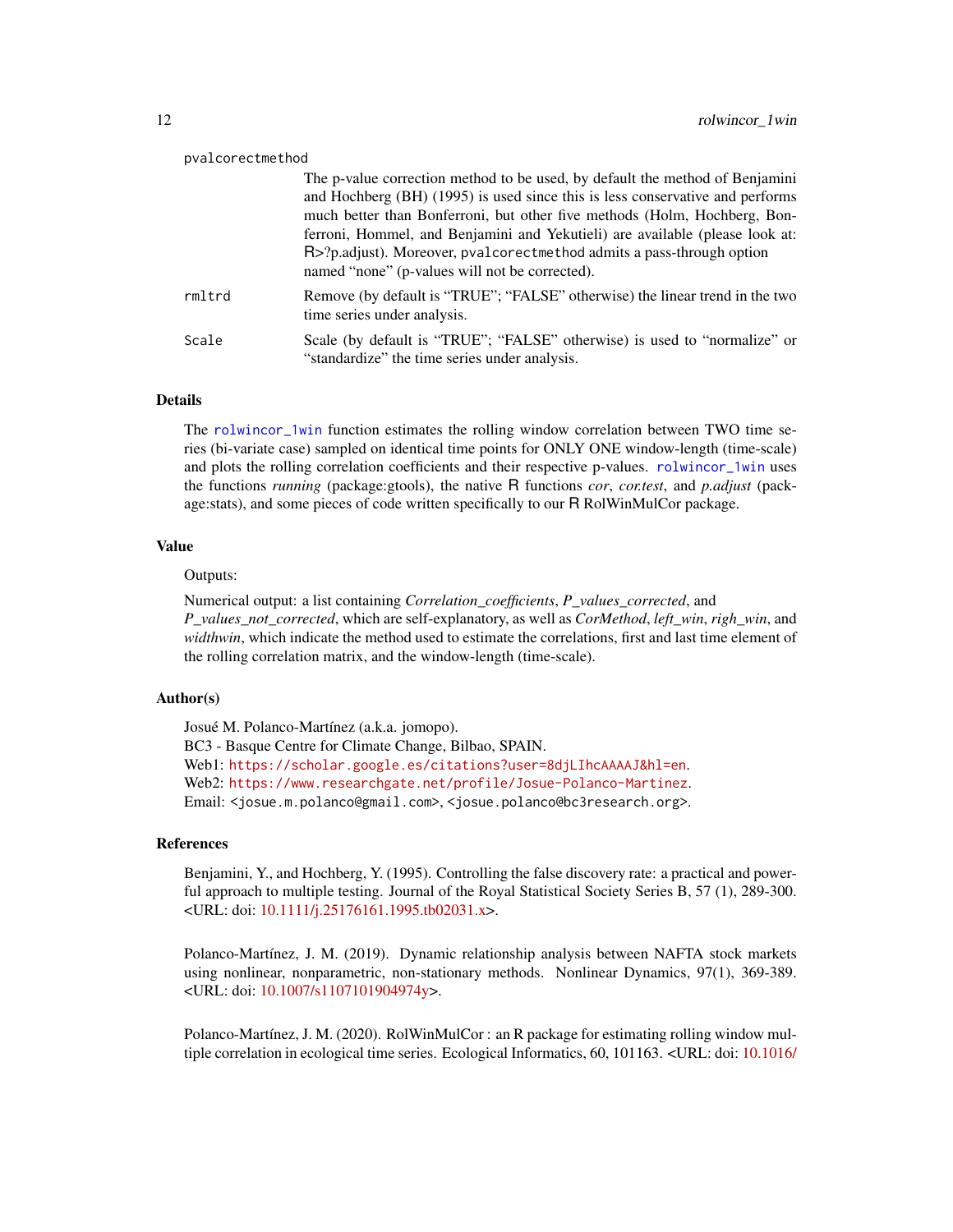<span id="page-12-0"></span>[j.ecoinf.2020.101163>](https://doi.org/10.1016/j.ecoinf.2020.101163).

Telford, R.: Running correlations – running into problems (2013). <URL: <https://quantpalaeo.wordpress.com/2013/01/04/>>.

# Examples

# Testing the function rolwincor\_1win (bi-variate case)

# Window length = 21 and plot output in screen format

# Estimation to generate the output for Fig. 3 in Polanco-Martínez (2020).

test\_rolwincor\_1win <- rolwincor\_1win(syntDATA, varX="X", varY="Y", CorMethod="spearman", widthwin=21, Align="center", pvalcorectmethod="BH")

<span id="page-12-1"></span>rolwincor\_heatmap *Estimate the Rolling Window Correlation for the bi-variate case to plot its outputs as a heat map*

# Description

The [rolwincor\\_heatmap](#page-12-1) function estimates the rolling window correlation coefficients and their respective p-values between TWO time series (bi-variate case) sampled on identical time points for all the possible (i.e. from 3 to the number of elements of the time series under analysis) windowlengths (time-scales) or for a band of window-lengths to be plotted as a heat map. To carry out the computational implementation we extend the works of Telford (2013), Polanco-Martínez (2019), and Polanco-Martínez (2020). The [rolwincor\\_heatmap](#page-12-1) function is highly flexible since this contains several parameters to control the estimation of correlation. A list of parameters are described in the following lines.

# Usage

```
rolwincor_heatmap(inputdata, varX="", varY="", CorMethod="pearson",
                  typewidthwin="FULL", widthwin_1=3,
                  widthwin_N=dim(inputdata)[1], Align="center",
                  pvalcorectmethod="BH", rmltrd=TRUE, Scale=TRUE)
```

| inputdata  | Matrix of 3 columns: time, first variable (e.g. $X$ ), and second variable (e.g. $Y$ ).<br>Please note that time's resolution can be annual, seasonal, monthly, etc. but the<br>format must be in the following form: e.g. for monthly data, year 1 must be<br>repeated 12 times (thus, these times will correspond to 12 rows), year 2 must be<br>also repeated 12 times, and so on. 'Times' must be regular (equally spaced in<br>time and not missing data). |
|------------|-----------------------------------------------------------------------------------------------------------------------------------------------------------------------------------------------------------------------------------------------------------------------------------------------------------------------------------------------------------------------------------------------------------------------------------------------------------------|
| varX, varY | Names of the first (e.g. $X$ ) and second (e.g. $Y$ ) variable. Please note that the<br>names of these two variables MUST be defined.                                                                                                                                                                                                                                                                                                                           |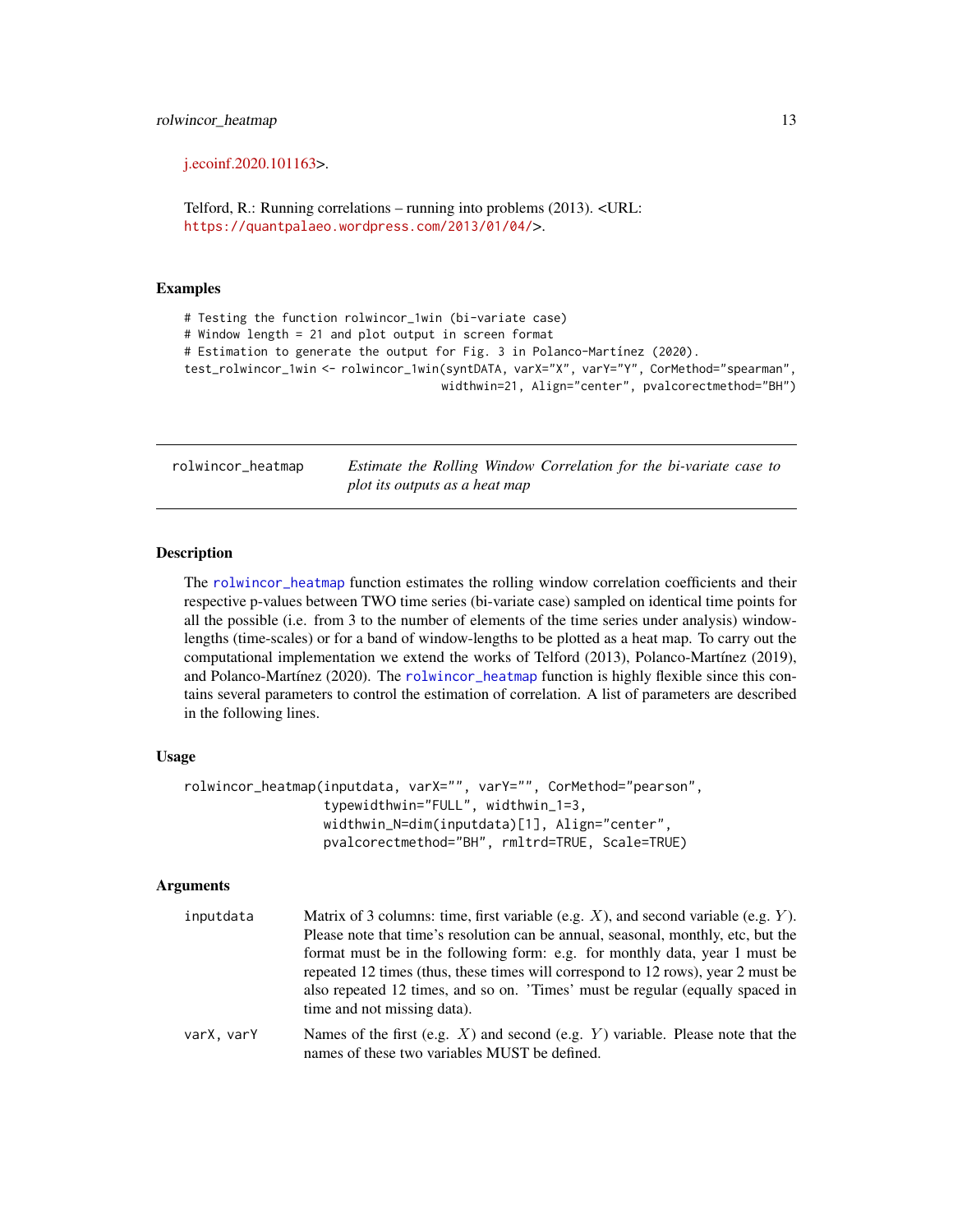<span id="page-13-0"></span>

| CorMethod        | The method used to estimate the correlations, by default is "pearson" but other<br>options ("spearman" and "kendall") are available (please look at: R>?cor.test).                                                                                                                                                                                                                                                                                                                                                              |
|------------------|---------------------------------------------------------------------------------------------------------------------------------------------------------------------------------------------------------------------------------------------------------------------------------------------------------------------------------------------------------------------------------------------------------------------------------------------------------------------------------------------------------------------------------|
| typewidthwin     | "FULL" is to estimate the windows from 2, 4, , to dim(inputdata)[1]) if Align<br>is equal to "left" or "right", or from 3, 5,, to dim(inputdata)[1]) if Align is<br>"center". The other option is "PARTIAL", please you should take into account<br>that widthwin_1 and widthwin_1 MUST be ODD if the Align option is "cen-<br>$ter$ .                                                                                                                                                                                          |
| widthwin_1       | First value for the size (length) of the windows when the option typewidthwin=<br>"PARTIAL" is selected, the minimum value is 3 (the default value), but you must<br>define this parameter (please note that widthwin_ $1$ < widthwin_N).                                                                                                                                                                                                                                                                                       |
| widthwin_N       | Last value for the size (length) of the windows when the option typewidthwin=<br>"PARTIAL" is selected, by default is dim(inputdata)[1], but you must define this<br>parameter (please note that widthwin_1 < widthwin_N).                                                                                                                                                                                                                                                                                                      |
| Align            | To align the rolling object, RolWinMulCor uses three options: "left", "center",<br>and "right" (please look at: R>?running). However, there are some restrictions,<br>which have been described lines above. We recommend to use the "center"<br>option to ensure that variations in the correlations are aligned with the variations<br>in the relationships of the variables under study, rather than being shifted to left<br>or right (Polanco-Martínez 2019, 2020), but this imply that the window-lengths<br>MUST be ODD. |
| pvalcorectmethod |                                                                                                                                                                                                                                                                                                                                                                                                                                                                                                                                 |
|                  | The p-value correction method to be used, by default the method of Benjamini<br>and Hochberg (BH) (1995) is used since this is less conservative and performs<br>much better than Bonferroni, but other five methods (Holm, Hochberg, Bon-<br>ferroni, Hommel, and Benjamini and Yekutieli) are available (please look at:<br>R>?p.adjust). Moreover, pvalcorectmethod admits a pass-through option<br>named "none" (p-values will not be corrected).                                                                           |
| rmltrd           | Remove (by default is "TRUE"; "FALSE" otherwise) the linear trend in the time<br>series under analysis.                                                                                                                                                                                                                                                                                                                                                                                                                         |
| Scale            | Scale (by default is "TRUE"; "FALSE" otherwise) is used to "normalize" or<br>"standardize" the time series under analysis.                                                                                                                                                                                                                                                                                                                                                                                                      |

# Details

The [rolwincor\\_heatmap](#page-12-1) function estimates the rolling window correlation between TWO time series (bi-variate case) sampled on identical time points for all the possible (i.e. from 3 to the number of elements of the time series under analysis) window-lengths (time-scales) or for a band of window-lengths to be plotted the rolling correlation coefficients and their respective p-values as a heat map. [rolwincor\\_heatmap](#page-12-1) uses the functions *running* (package:gtools), the native R functions *cor*, *cor.test*, and *p.adjust* (package:stats), and some pieces of code written specifically to our R RolWinMulCor package.

# Value

Outputs: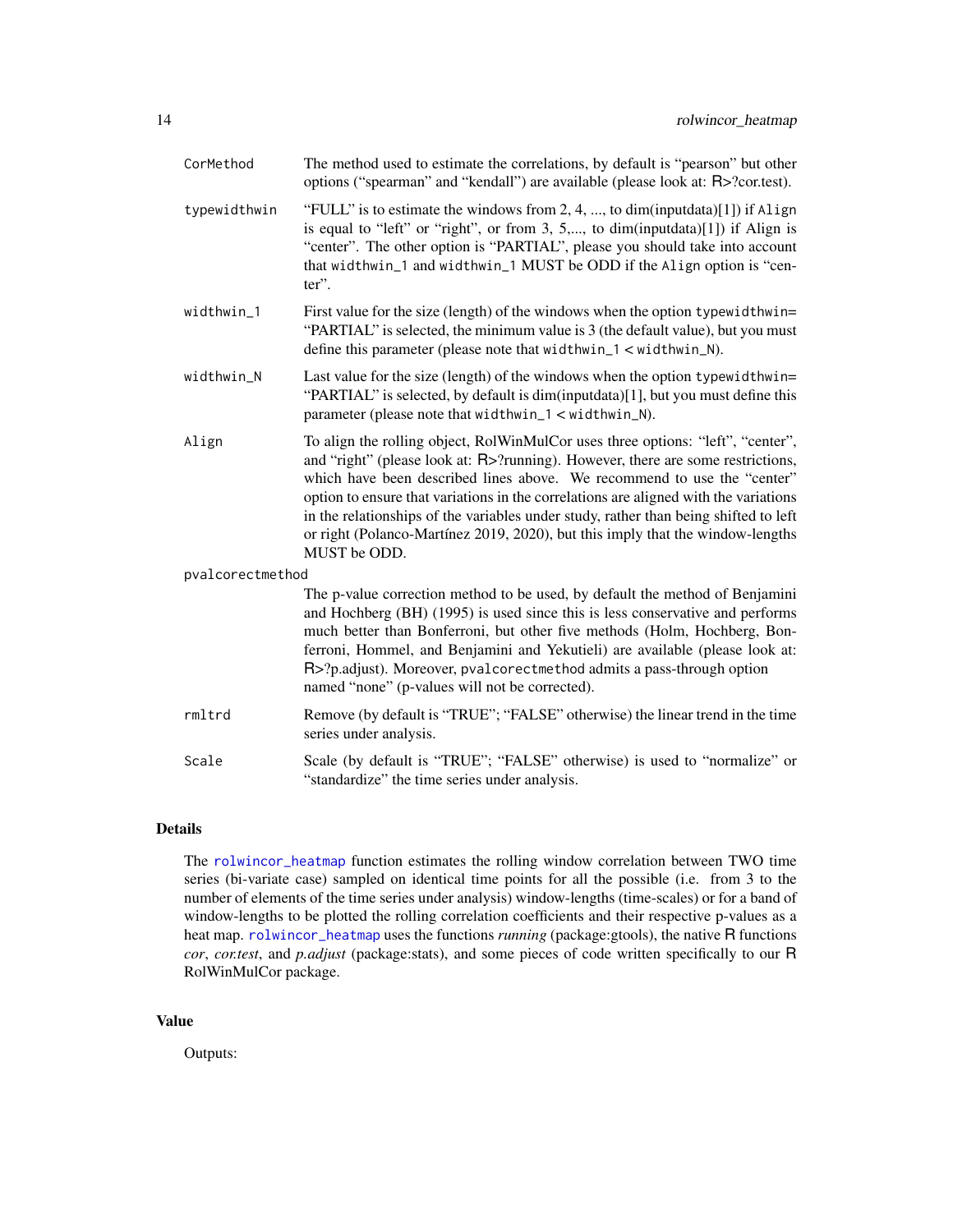# rolwincor\_heatmap 15

Numerical output: three lists *matcor*, *pvalscor*, and *pvalNOTcor* containing the correlation matrix and their corresponding corrected and not corrected p-values, as well as *NoWindows* and *Windows* that contains the number of windows and the window-lengths (time-scales), and *CorMethod*, *left\_win*, and *righ\_win*, which have been previously described.

### Author(s)

Josué M. Polanco-Martínez (a.k.a. jomopo). BC3 - Basque Centre for Climate Change, Bilbao, SPAIN. Web1: <https://scholar.google.es/citations?user=8djLIhcAAAAJ&hl=en>. Web2: <https://www.researchgate.net/profile/Josue-Polanco-Martinez>. Email: <josue.m.polanco@gmail.com>, <josue.polanco@bc3research.org>.

# References

Benjamini, Y., and Hochberg, Y. (1995). Controlling the false discovery rate: a practical and powerful approach to multiple testing. Journal of the Royal Statistical Society Series B, 57 (1), 289-300. <URL: doi: [10.1111/j.25176161.1995.tb02031.x>](https://doi.org/10.1111/j.2517-6161.1995.tb02031.x).

Polanco-Martínez, J. M. (2019). Dynamic relationship analysis between NAFTA stock markets using nonlinear, nonparametric, non-stationary methods. Nonlinear Dynamics, 97(1), 369-389. <URL: doi: [10.1007/s1107101904974y>](https://doi.org/10.1007/s11071-019-04974-y).

Polanco-Martínez, J. M. (2020). RolWinMulCor : an R package for estimating rolling window multiple correlation in ecological time series. Ecological Informatics, 60, 101163. <URL: doi: [10.1016/](https://doi.org/10.1016/j.ecoinf.2020.101163) [j.ecoinf.2020.101163>](https://doi.org/10.1016/j.ecoinf.2020.101163).

Telford, R.: Running correlations – running into problems (2013). <URL: <https://quantpalaeo.wordpress.com/2013/01/04/>>.

# Examples

# Testing the function rolwincor\_heatmap # typewidthwin="PARTIAL," window lengths from 11 to 101 and plot output in screen format # Code used to produce the outputs to generate the Fig. 4 in Polanco-Martínez (2020). test\_rolwincor\_heatmap <- rolwincor\_heatmap(syntDATA, varX="X", varY="Y", CorMethod="spearman", typewidthwin="PARTIAL", widthwin\_1=11, widthwin\_N=101, Align="center", pvalcorectmethod="BH", rmltrd=TRUE, Scale=TRUE) # This example could takes a long time since typewidthwin="FULL" test2\_rolwincor\_heatmap <- rolwincor\_heatmap(syntDATA, varX="X", varY="Y", CorMethod="spearman", typewidthwin="FULL", Align="center", pvalcorectmethod="BH", rmltrd=TRUE, Scale=TRUE)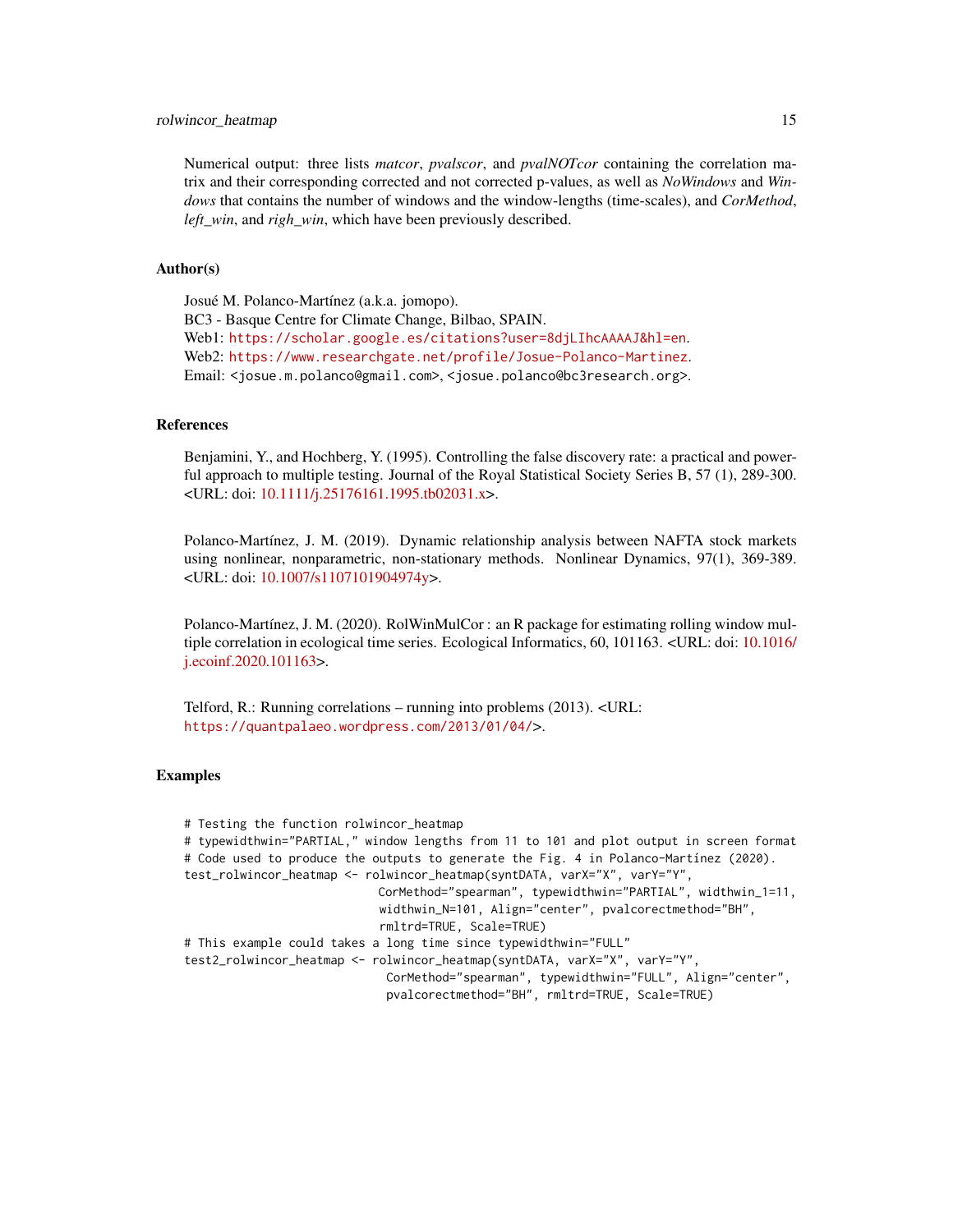<span id="page-15-1"></span><span id="page-15-0"></span>rolwinmulcor\_1win *Estimate the Rolling Window Correlation for the multi-variate case to plot its outputs as a single one window*

# Description

The [rolwinmulcor\\_1win](#page-15-1) function estimates the rolling window correlation coefficients and their respective p-values among multiple time series (multi-variate case) sampled on identical time points for ONLY ONE window-length (time-scale). The multi-variate case is based on the concept of multiple regression and generalizes the standard coefficient of correlation (the squared multiple correlation coefficient, or more appropriate, the adjusted coefficient of determination,  $R^2$ ). We follow to Abdi (2007) and Polanco-Martínez (2020) to implement computationally this technique. The [rolwinmulcor\\_1win](#page-15-1) function is highly flexible since this contains several parameters to control the estimation of correlation. For example, [rolwinmulcor\\_1win](#page-15-1) function contains parameters to remove the (linear) trend contained in the time series under analysis, to choose different p-value correction methods (which are used to address the multiple comparison problem). A list of parameters are described in the following lines.

# Usage

```
rolwinmulcor_1win(inputdata, varnametsY="", varnametsX="", widthwin=5,
                  Align="center", pvalcorectmethod="BH",
                  rmltrd="TRUE", Scale="TRUE")
```

| inputdata  | Matrix of P columns: time, dependent variable $(Y)$ , and independent variables<br>$(X_1, X_2, , X_{P-2})$ . Please note that time's resolution can be annual, seasonal,<br>monthly, etc, but the format must be in the following form: e.g. for monthly<br>data, year 1 must be repeated 12 times (thus, these times will correspond to 12<br>rows), year 2 must be also repeated 12 times, and so on. 'Times' must be regular<br>(equally spaced in time and not missing data). |
|------------|-----------------------------------------------------------------------------------------------------------------------------------------------------------------------------------------------------------------------------------------------------------------------------------------------------------------------------------------------------------------------------------------------------------------------------------------------------------------------------------|
| varnametsY | Name of the dependent variable: $Y$ . Please note that the name of this variable<br>MUST be defined.                                                                                                                                                                                                                                                                                                                                                                              |
| varnametsX | Name of the independent variables: $X_1, X_2, , X_{p-2}$ . Please note that the<br>names of these variables MUST defined in this way: varnametsX=paste("X1",<br>"X2",, sep=", ").                                                                                                                                                                                                                                                                                                 |
| rmltrd     | Remove (by default is "TRUE"; "FALSE" otherwise) the linear trend in the time<br>series under analysis.                                                                                                                                                                                                                                                                                                                                                                           |
| Scale      | Scale (by default is "TRUE"; "FALSE" otherwise) is used to "normalize" or<br>"standardize" the time series under analysis.                                                                                                                                                                                                                                                                                                                                                        |
| widthwin   | Window size to compute the rolling window correlations. This value can be<br>an even or odd number of at least three (the default value), and this parameter<br>MUST be provided.                                                                                                                                                                                                                                                                                                 |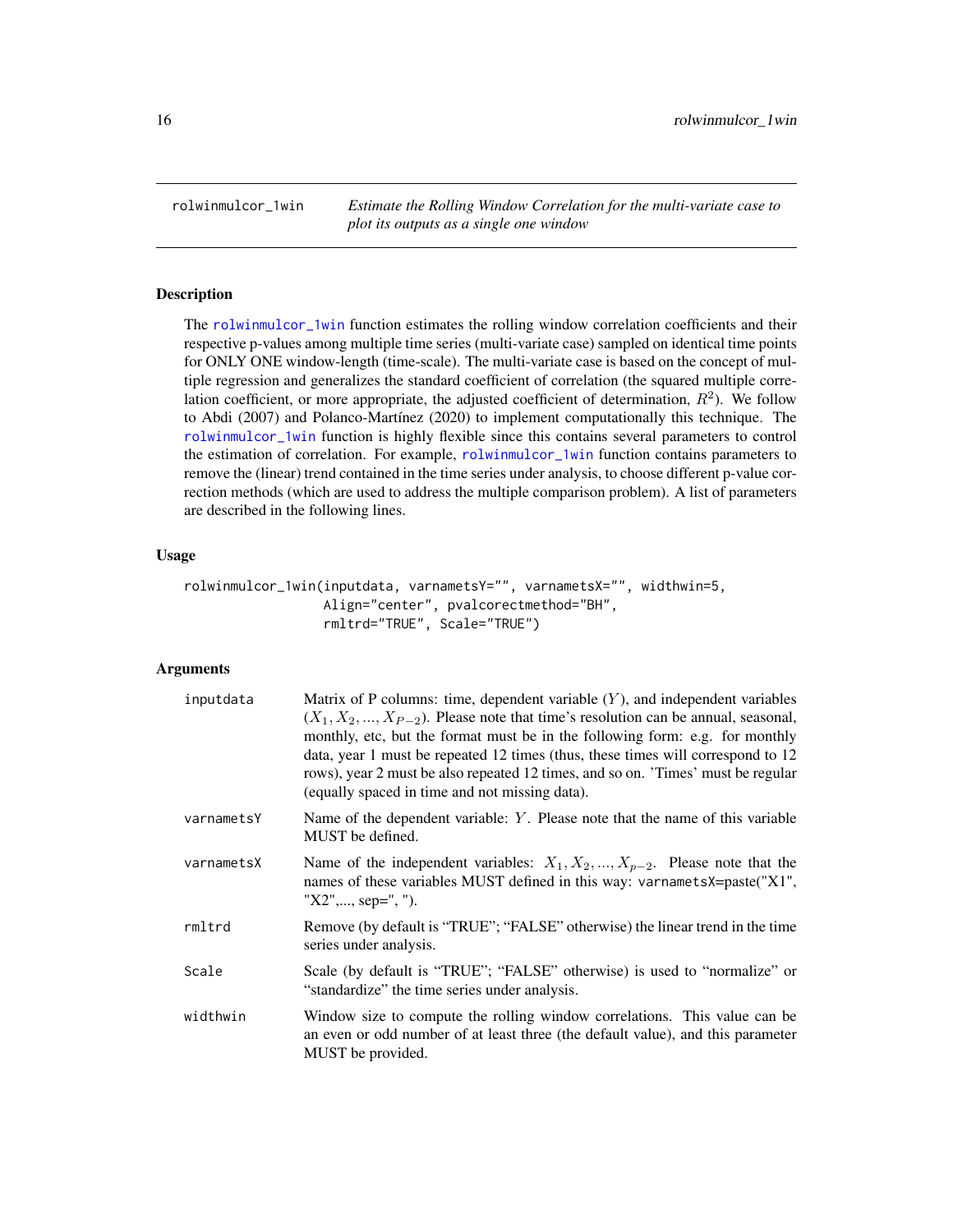<span id="page-16-0"></span>Align To align the rolling object, RolWinMulCor ONLY uses the "center" option by default (please look at: R>?running) to ensure that variations in the correlation are aligned with the variations in the relationship of the time series under study rather than being shifted (Polanco-Martínez 2019, 2020), but the "left" and "right" options can be used, but if widthwin is an even number it will not be possible to use the "center" option (please look at: R>?running).

#### pvalcorectmethod

The p-value correction method to be used, by default the method of Benjamini and Hochberg (BH) (1995) is used since this is less conservative and performs much better than Bonferroni, but other five methods (Holm, Hochberg, Bonferroni,Hommel, and Benjamini and Yekutieli) are available (please look at: R>?p.adjust). Moreover, pvalcorectmethod admits a pass-through option named "none" (p-values will not be corrected).

# Details

The [rolwinmulcor\\_1win](#page-15-1) function estimates the rolling window correlation coefficients and their respective p-values among multiple time series (multi-variate case) sampled on identical time points for ONLY ONE window-length. [rolwinmulcor\\_1win](#page-15-1) uses the functions *rollapply* (package:zoo) that is able to tackle matrices, the native R function *p.adjust* (package:stats), and some pieces of code and an auxiliary function that we have created specifically for our function [rolwinmulcor\\_1win](#page-15-1) and R RolWinMulCor package.

# Value

#### Outputs:

Numerical output: three list containing *Correlation\_coefficients*, *P\_values\_corrected*, and *P\_values\_not\_corrected*, which are self-explanatory, as well as *left\_win*, *righ\_win*, and *widthwin*, which indicate the method used to estimate the correlations, first and last time element of the rolling correlation matrix, and the window-length (time-scale).

# Author(s)

Josué M. Polanco-Martínez (a.k.a. jomopo). BC3 - Basque Centre for Climate Change, Bilbao, SPAIN. Web1: <https://scholar.google.es/citations?user=8djLIhcAAAAJ&hl=en>. Web2: <https://www.researchgate.net/profile/Josue-Polanco-Martinez>. Email: <josue.m.polanco@gmail.com>, <josue.polanco@bc3research.org>.

# References

Abdi H. Multiple correlation coefficient, in Encyclopedia of Measurement and Statistics, N. J. Salkind, Ed. Sage, Thousand Oaks, CA, USA, 2007; 648-651. <URL: <https://personal.utdallas.edu/~herve/Abdi-MCC2007-pretty.pdf>>.

Benjamini, Y., and Hochberg, Y. (1995). Controlling the false discovery rate: a practical and powerful approach to multiple testing. Journal of the Royal Statistical Society Series B, 57 (1), 289-300. <URL: doi: [10.1111/j.25176161.1995.tb02031.x>](https://doi.org/10.1111/j.2517-6161.1995.tb02031.x).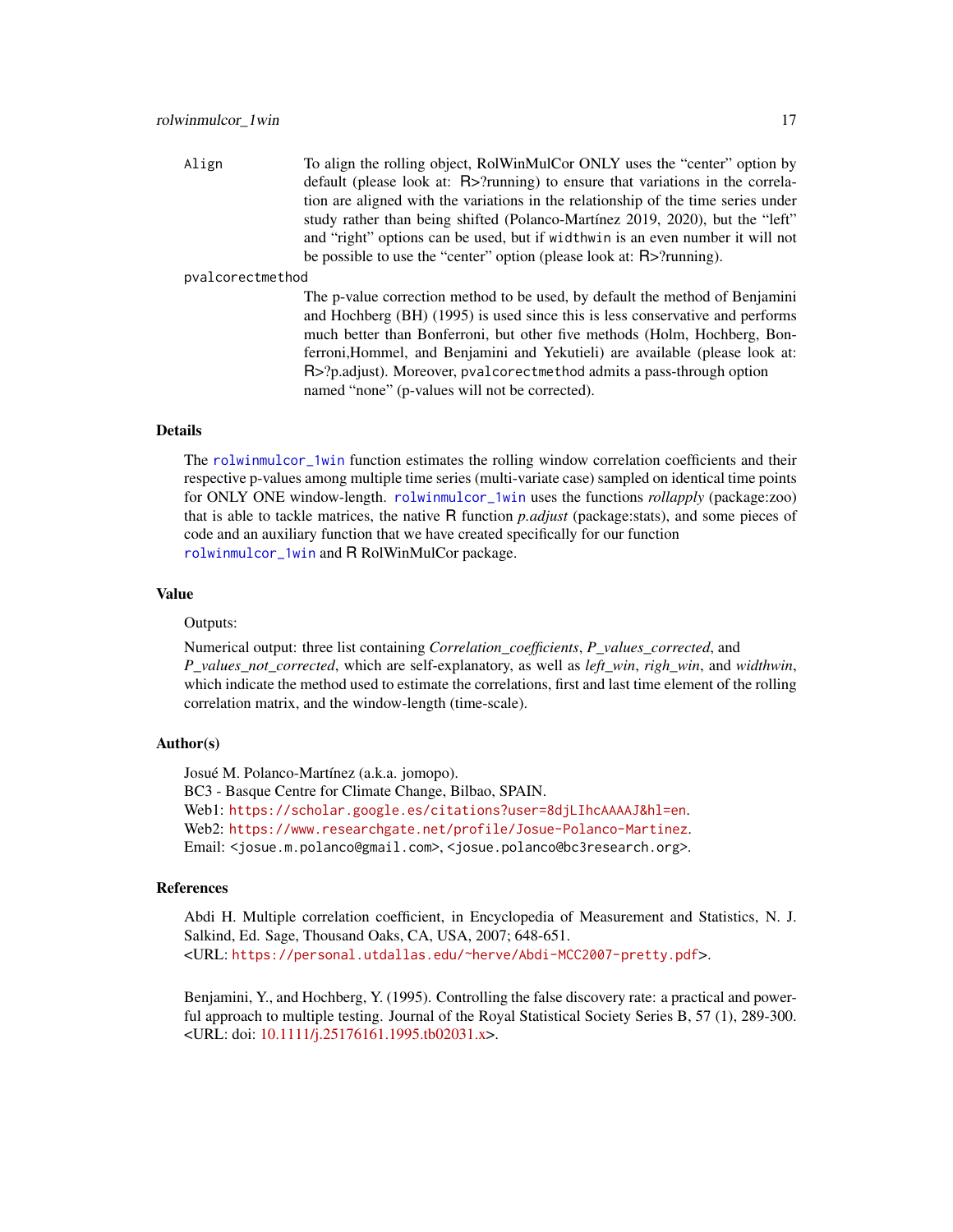Polanco-Martínez, J. M. (2019). Dynamic relationship analysis between NAFTA stock markets using nonlinear, nonparametric, non-stationary methods. Nonlinear Dynamics, 97(1), 369-389. <URL: doi: [10.1007/s1107101904974y>](https://doi.org/10.1007/s11071-019-04974-y).

Polanco-Martínez, J. M. (2020). RolWinMulCor : an R package for estimating rolling window mul-tiple correlation in ecological time series. Ecological Informatics, 60, 101163. <URL: doi: [10.1016/](https://doi.org/10.1016/j.ecoinf.2020.101163) [j.ecoinf.2020.101163>](https://doi.org/10.1016/j.ecoinf.2020.101163).

# Examples

```
# Testing the function rolwinmulcor_1win (multi-variate case)
# Estimates the outputs to generate Fig. 6 in Polanco-Martinez (2020).
test_rolwinmulcor_1win <- rolwinmulcor_1win(YX_ecological_data, widthwin=61,
                           Align="center", pvalcorectmethod="BH")
```
<span id="page-17-1"></span>rolwinmulcor\_heatmap *Estimate the Rolling Window Correlation for the multi-variate case to plot the results as a heat map*

# **Description**

The [rolwinmulcor\\_heatmap](#page-17-1) function estimates the rolling window correlation coefficients and their respective p-values among several time series (multi-variate case) sampled on identical time points for all the possible (i.e. from 3 to the number of elements of the time series under analysis) window-lengths (time-scales) or for a band of window-lengths, and the outputs are used to produce a heat map. The multivariate case is based on the concept of multiple regression and generalizes the standard coefficient of correlation (the squared multiple correlation coefficient, or more appropriate, the adjusted coefficient of determination,  $R^2$ ). We follow (and extend) the work of Abdi (2007) and Polanco-Martínez (2020) to implement computationally this technique. The [rolwinmulcor\\_heatmap](#page-17-1) function is highly flexible since this contains several parameters to control the estimation of correlation and features of the plot output. A list of parameters are described in the following lines.

# Usage

```
rolwinmulcor_heatmap(inputdata, varnametsY="", varnametsX="",
                     typewidthwin="FULL", widthwin_1=7,
                     widthwin_N=dim(inputdata)[1], Align="center",
                     pvalcorectmethod="BH", rmltrd=TRUE, Scale=TRUE)
```

```
inputdata Matrix of P columns: time, dependent variable (Y), and independent variables
                  (X_1, X_2, ..., X_{P-2}). Please note that time's resolution can be annual, seasonal,
                  monthly, etc, but the format must be in the following form: e.g. for monthly
                  data, year 1 must be repeated 12 times (thus, these times will correspond to 12
                  rows), year 2 must be also repeated 12 times, and so on. 'Times' must be regular
                  (equally spaced in time and not missing data).
```
<span id="page-17-0"></span>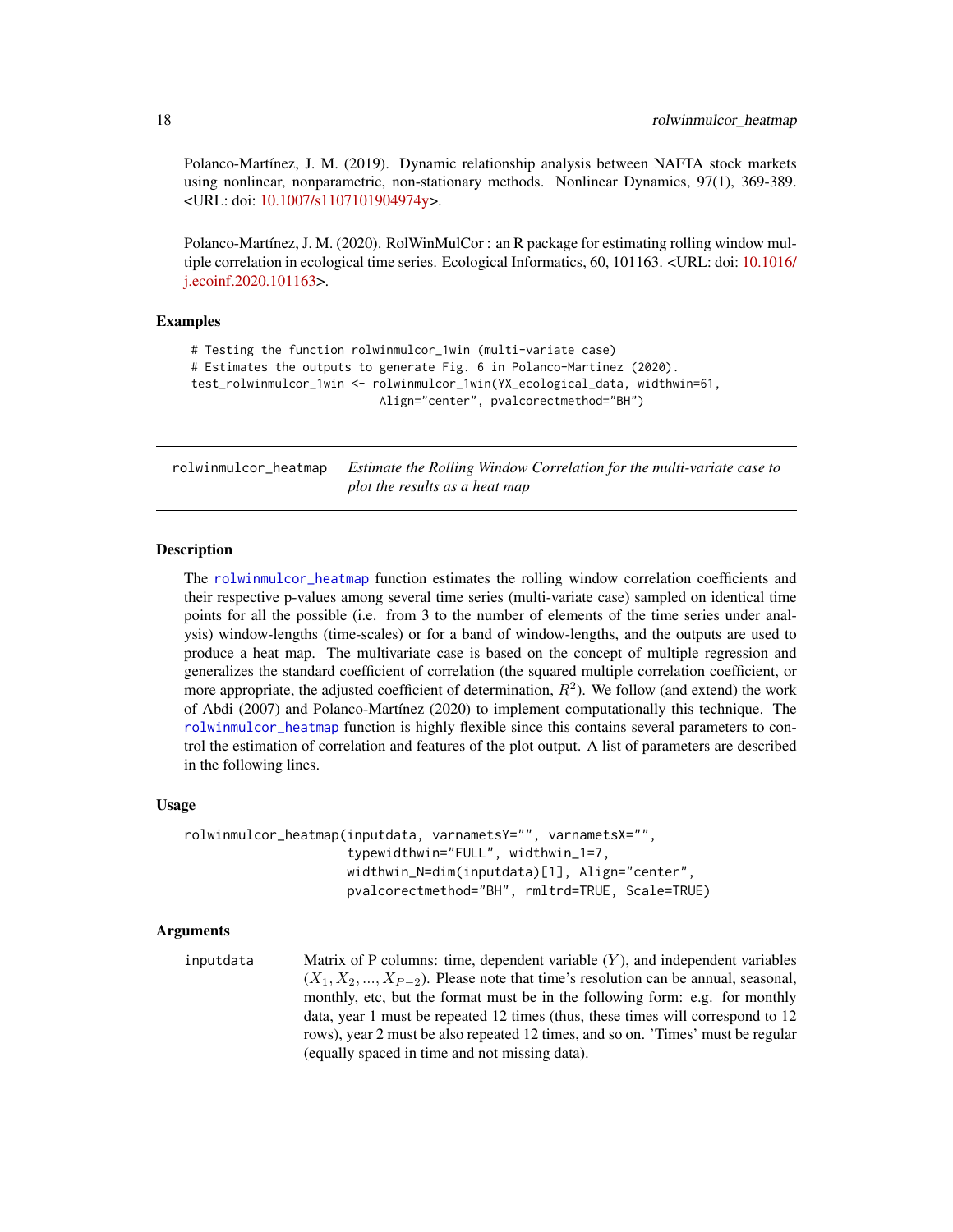- <span id="page-18-0"></span>varnamets $Y$  Name of the dependent variable:  $Y$ . Please note that the name of this variable MUST be defined.
- varnametsX Name of the independent variables:  $X_1, X_2, ..., X_{p-2}$ . Please note that the names of these variables MUST be defined in this way: varnametsX=c("X1", "X2",..., sep=", ").
- rmltrd Remove (by default is "TRUE"; "FALSE" otherwise) the linear trend in the time series under analysis.
- Scale Scale (by default is "TRUE"; "FALSE" otherwise) is used to "normalize" or "standardize"the time series under analysis.
- typewidthwin 'FULL" is to estimate the windows from 2, 4, ..., to dim(inputdata)[1]) if Align is equal to "left" or "right", or from 3, 5,..., to dim(inputdata) $[1]$ ) if Align is "center". The other option is "PARTIAL", please you should take into account that widthwin\_1 and widthwin\_1 MUST be ODD if the Align option is "center".
- widthwin\_1 First value for the size (length) of the windows when the option *typewidthwin*="PARTIAL" is selected, the minimum value is 3 (the default value), but you must define this parameter (please note that widthwin\_1 < widthwin\_N).
- widthwin\_N Last value for the size (length) of the windows when the option *typewidthwin*="PARTIAL" is selected, by default is dim(inputdata)[1], but you must define this parameter (please note that widthwin\_1 < widthwin\_N).
- Align To align the rolling object, RolWinMulCor uses three options: "left", "center", and "right" (please look at: R>?running). However, there are some restrictions, which have been described lines above. We recommend to use the "center" option to ensure that variations in the correlations are aligned with the variations in the relationships of the variables under study, rather than being shifted to left or right (Polanco-Martínez 2019, 2020), but this imply that the window-lengths (time-scales) MUST be ODD.

pvalcorectmethod

The p-value correction method to be used, by default the method of Benjamini and Hochberg (BH) (1995) is used since this is less conservative and performs much better than Bonferroni, but other five methods (Holm, Hochberg, Bonferroni, and Benjamini and Yekutieli) are available (please look at: R>?p.adjust). Moreover, pvalcorectmethod admits a pass-through option named "none" (pvalues will not be corrected).

# Details

The [rolwinmulcor\\_heatmap](#page-17-1) function estimates the rolling window correlation coefficients and their respective p-values between multiple time series (multi-variate case) sampled on identical time points for all the possible window-lengths (time-scales) or for a band of window-lengths. [rolwinmulcor\\_heatmap](#page-17-1) uses the functions *rollapply* (package:zoo) that is able to tackle matrices, the native R function *p.adjust* (package:stats), and some pieces of code and an auxiliary function that we have created specifically for our function [rolwinmulcor\\_heatmap](#page-17-1) and R RolWinMulCor package.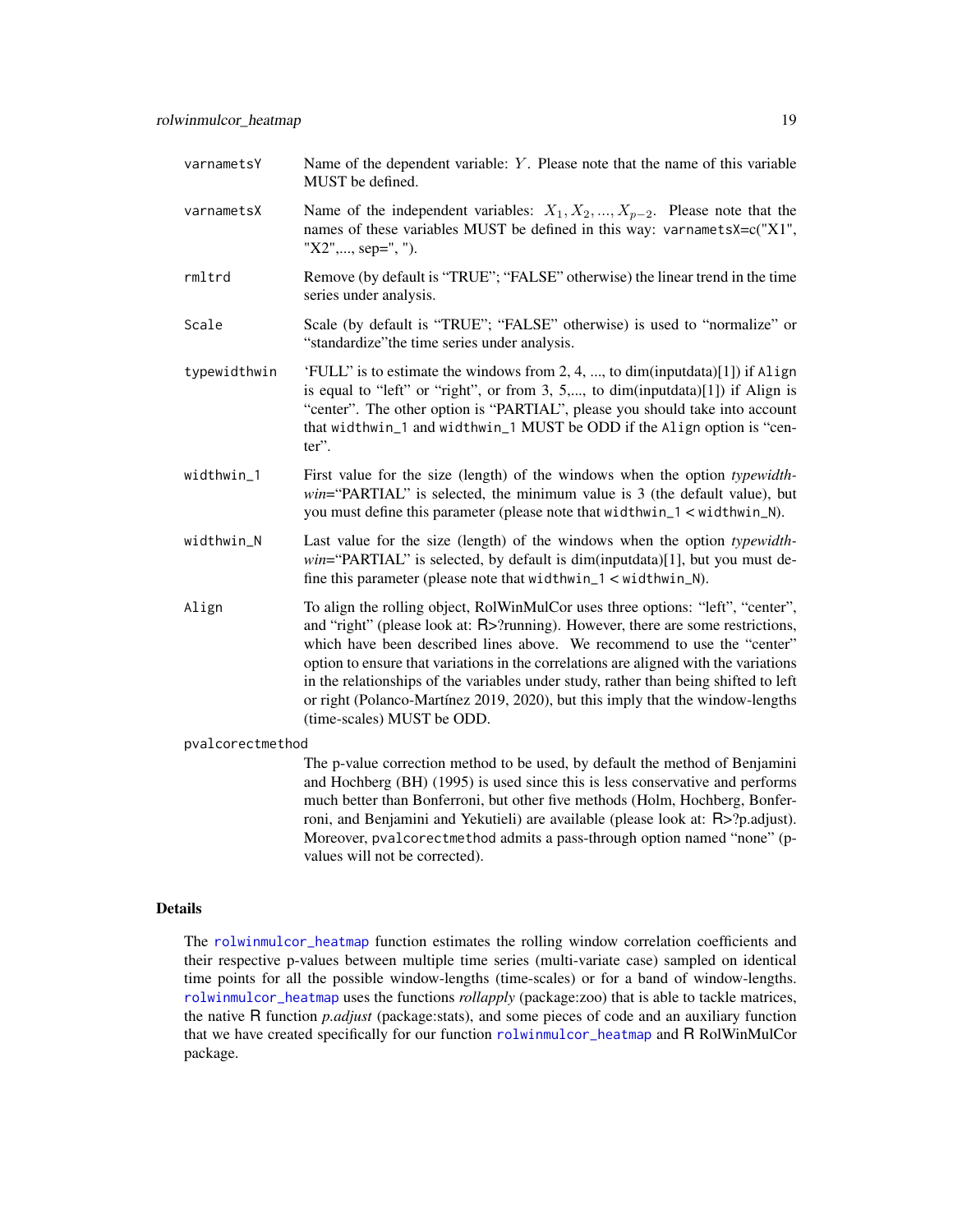# Value

# Outputs:

Numerical output: three lists *matcor*, *pvalscor*, and *pvalNOTcor* containing the correlation coefficients and their corresponding corrected and not corrected p-values, as well as *NoWindows*, *Windows* that contains the number of windows and the window-lengths (time-scales), and *CorMethod*, *left\_win*, and *righ\_win* that have been previously described.

# Author(s)

Josué M. Polanco-Martínez (a.k.a. jomopo). BC3 - Basque Centre for Climate Change, Bilbao, SPAIN. Web1: <https://scholar.google.es/citations?user=8djLIhcAAAAJ&hl=en>. Web2: <https://www.researchgate.net/profile/Josue-Polanco-Martinez>. Email: <josue.m.polanco@gmail.com>, <josue.polanco@bc3research.org>.

# References

Abdi H. Multiple correlation coefficient, in Encyclopedia of Measurement and Statistics, N. J. Salkind, Ed. Sage, Thousand Oaks, CA, USA, 2007; 648-651. <URL: <https://personal.utdallas.edu/~herve/Abdi-MCC2007-pretty.pdf>>.

Benjamini, Y., and Hochberg, Y. (1995). Controlling the false discovery rate: a practical and powerful approach to multiple testing. Journal of the Royal Statistical Society Series B, 57 (1), 289-300. <URL: doi: [10.1111/j.25176161.1995.tb02031.x>](https://doi.org/10.1111/j.2517-6161.1995.tb02031.x).

Polanco-Martínez, J. M. (2019). Dynamic relationship analysis between NAFTA stock markets using nonlinear, nonparametric, non-stationary methods. Nonlinear Dynamics, 97(1), 369-389. <URL: doi: [10.1007/s1107101904974y>](https://doi.org/10.1007/s11071-019-04974-y).

Polanco-Martínez, J. M. (2020). RolWinMulCor: an R package for estimating rolling window multiple correlation in ecological time series. Ecological Informatics, 60, 101163. <URL: doi: [10.1016/](https://doi.org/10.1016/j.ecoinf.2020.101163) [j.ecoinf.2020.101163>](https://doi.org/10.1016/j.ecoinf.2020.101163).

# Examples

```
# Testing the function rolwinmulcor_heatmap
test_rolwinmulcor_heatmap <- rolwinmulcor_heatmap(YX_ecological_data,
                               typewidthwin="PARTIAL", widthwin_1=11, widthwin_N=101,
                               Align="center", pvalcorectmethod="BH")
```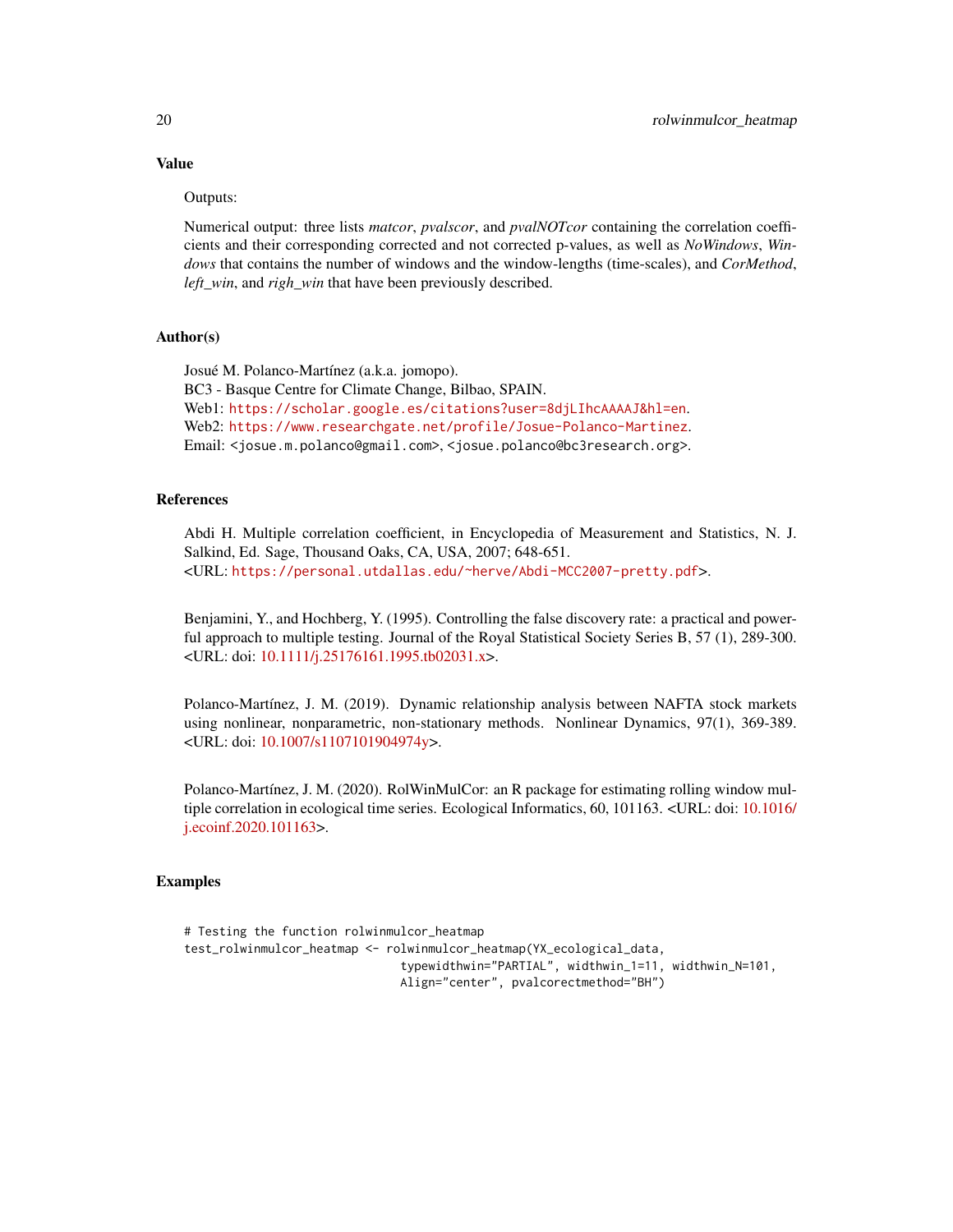<span id="page-20-1"></span><span id="page-20-0"></span>

# Description

The data set [syntDATA](#page-20-1) contains three columns, the first one is the time and the next three columns are sinusoidal time series that contains two periodical signals (at 11 and 21, with a phase of zero and amplitude of 1 — please note that these quantities are dimensionless) contaminated by Gaussian noise (with mean of 0 and standard deviation of 0.25) for the intervals 1–100 (signal at 11) and 200– 400 (signal at 21) and Gaussian noise (with mean of 0 and standard deviation of 1) otherwise (more information about [syntDATA](#page-20-1) in Polanco-Martínez (2020)).

#### Usage

data(syntDATA)

# Format

One file in ASCII format and columns are separated by spaces.

### Source

Author's own production (Josué M. Polanco-Martínez).

# References

Polanco-Martínez, J. M. (2020). RolWinMulCor : an R package for estimating rolling window multiple correlation in ecological time series. Ecological Informatics, 60, 101163. <URL: doi: [10.1016/](https://doi.org/10.1016/j.ecoinf.2020.101163) [j.ecoinf.2020.101163>](https://doi.org/10.1016/j.ecoinf.2020.101163).

<span id="page-20-2"></span>YX\_ecological\_data *Ecological data set to test the functions of* RolWinMulCor

# Description

The data set [YX\\_ecological\\_data](#page-20-2) contains four columns, the first one ("Years") is the time (years from 1700 to 1936), the second is the first component principal ("PC1") of the reconstructed Atlantic Bluefin Tuna (BFT) captures (Ganzedo et al., 2016, Polanco-Martínez et al., 2018), the third are reconstructions of sea surface temperature ("SST") from the Northern Hemisphere (NH) (Mann et al. 2009), and the fourth column contains reconstructions of total solar irradiance ("TSI") (Lean 2000).

# Usage

data(YX\_ecological\_data)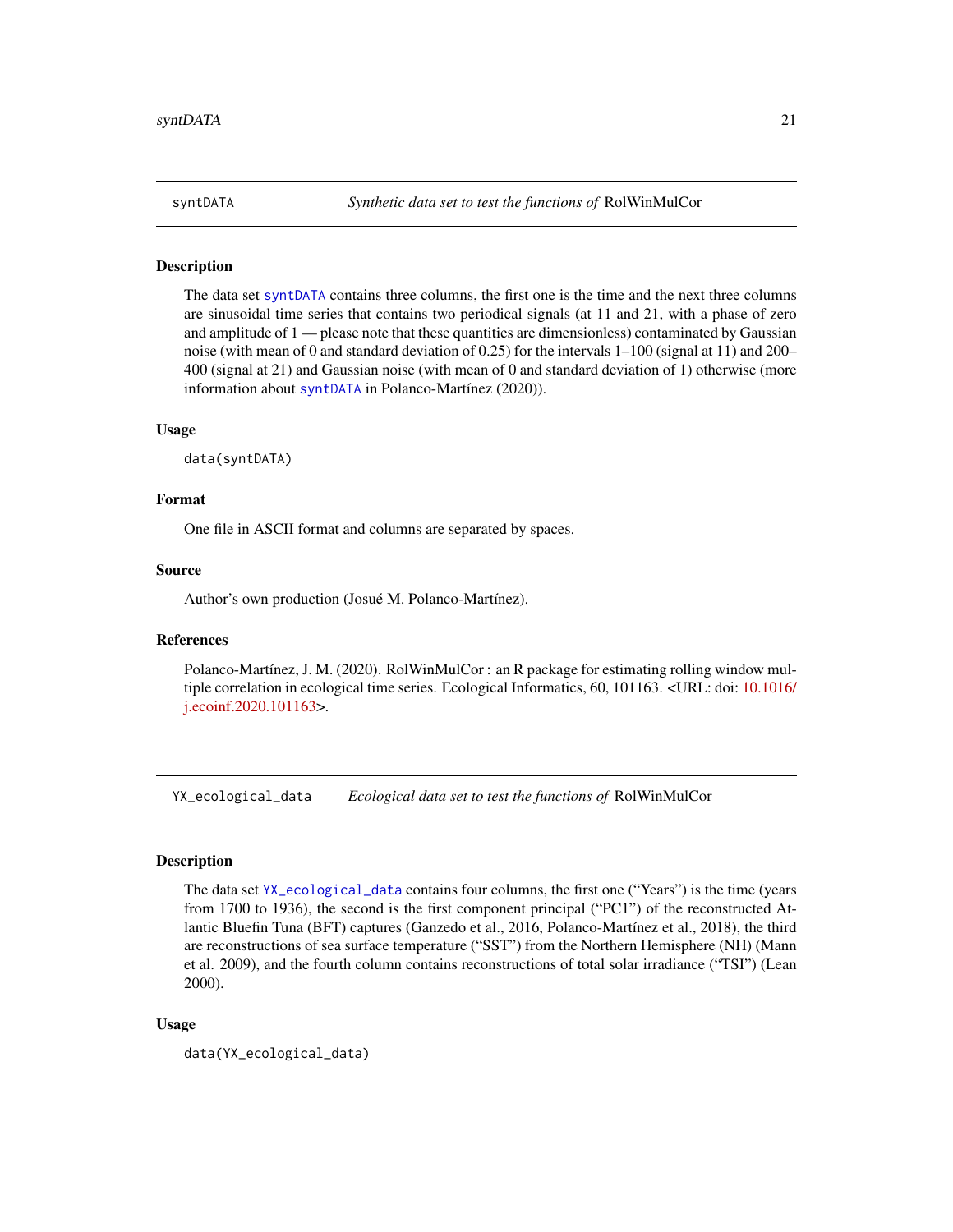# Format

One file in ASCII format and columns are separated by spaces.

# Source

Ganzedo, U., Polanco-Martínez, J. M., Caballero-Alfonso, A. M., Faria, S. H., Li, J., Castro-Hernández, J. J. (2016). Climate effects on historic bluefin tuna captures in the Gibraltar Strait and Western Mediterranean. Journal of Marine Systems, 158, 84-92. <URL: doi: [10.1016/j.jmarsys.2016.02.002>](https://doi.org/10.1016/j.jmarsys.2016.02.002).

Lean, J. (2000). Evolution of the Sun's spectral irradiance since the Maunder Minimum. Geophysical Research Letters, 27(16), 2425-2428. <URL: doi: [10.1029/2000GL000043>](https://doi.org/10.1029/2000GL000043). Lean Web TSI data set: <URL: <https://www.ncdc.noaa.gov/paleo-search/study/5788>>.

Mann, M.E., Zhang, Z., Rutherford, S., Bradley, R.S., Hughes, M.K., Shindell, Ammann, G., Faluvegi, G., Ni, F. (2009). Global signatures and dynamical origins of the little ice age and medieval climate anomaly. Science 326, 1256-1260. <URL: doi: [10.1126/science.1177303>](https://doi.org/10.1126/science.1177303). Mann et al. Web SST data set: <URL: [http://www.meteo.psu.edu/holocene/public\\_html/supplements/](http://www.meteo.psu.edu/holocene/public_html/supplements/MultiproxySpatial09/results/nhscr) [MultiproxySpatial09/results/nhscr](http://www.meteo.psu.edu/holocene/public_html/supplements/MultiproxySpatial09/results/nhscr)>.

Polanco-Martínez, J. M., Caballero-Alfonso, A. M., Ganzedo, U., Castro-Hernández, J. J. (2018). A reconstructed database of historic bluefin tuna captures in the Gibraltar Strait and Western Mediterranean. Data in Brief, 16, 206-210. <URL: doi: [10.1016/j.dib.2017.11.028>](https://doi.org/10.1016/j.dib.2017.11.028).